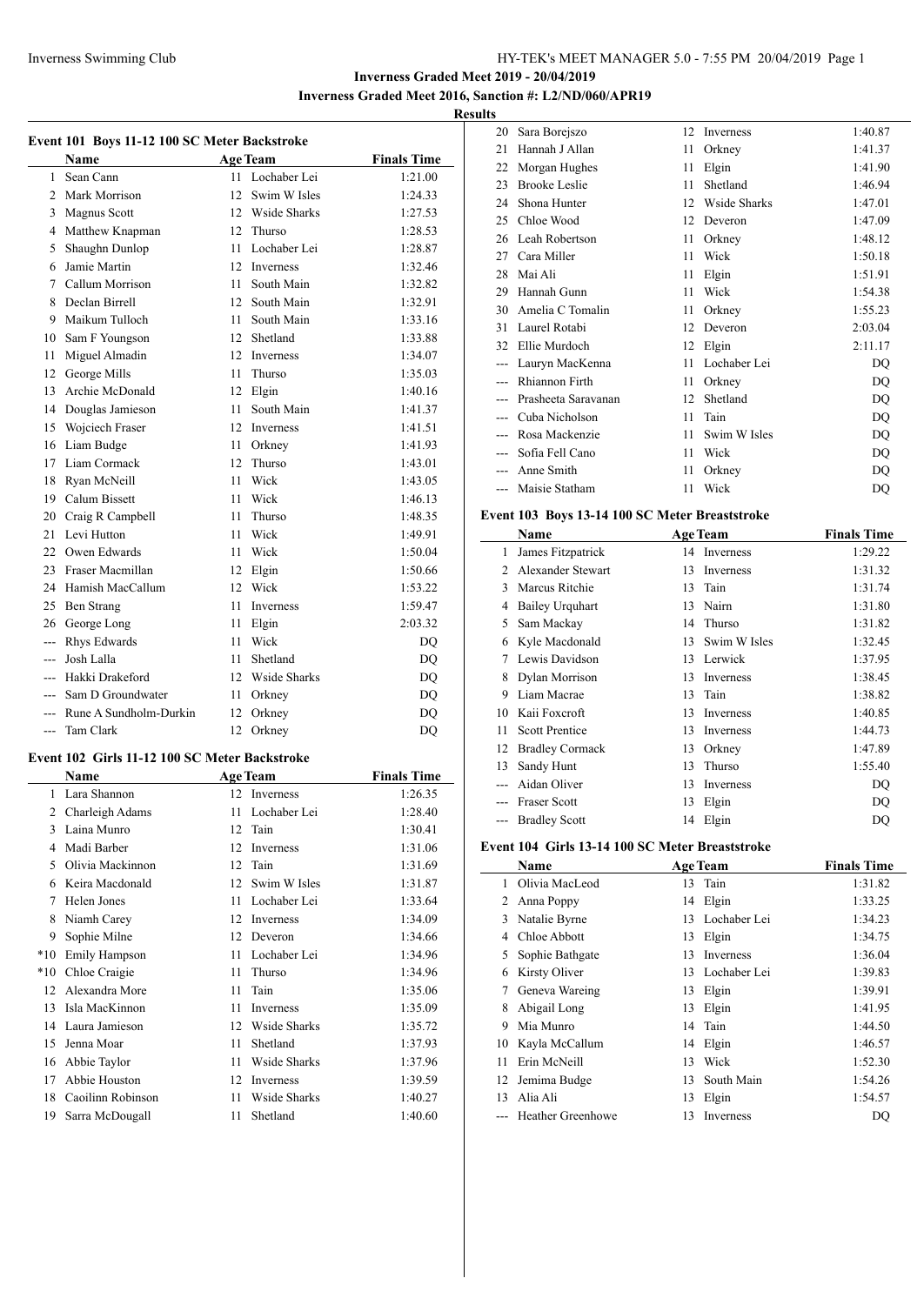Cerys Johnston 10 Shetland 49.53

**Inverness Graded Meet 2019 - 20/04/2019 Inverness Graded Meet 2016, Sanction #: L2/ND/060/APR19**

## **Results**

|                | Event 105 Boys 10 & Under 50 SC Meter Backstroke  |    |                 |                    |
|----------------|---------------------------------------------------|----|-----------------|--------------------|
|                | Name                                              |    | <b>Age Team</b> | <b>Finals Time</b> |
| $^*1$          | Sandy Halewood                                    |    | 10 Lochaber Lei | 44.03              |
| $*1$           | Lockie Bullough                                   | 9  | Wside Sharks    | 44.03              |
| 3              | <b>Tadhg Robinson</b>                             |    | 10 Wside Sharks | 44.53              |
| 4              | <b>Tyler Coutts</b>                               | 10 | Shetland        | 46.03              |
| 5              | Louis Shannon                                     | 9  | Inverness       | 46.79              |
| 6              | Finan Holliday                                    |    | 10 Elgin        | 48.08              |
| 7              | Drewie Drakeford                                  |    | 10 Wside Sharks | 48.10              |
| 8              | Isaiah Christie                                   |    | 10 South Main   | 48.11              |
| 9              | Nebi Senguler                                     |    | 9 Wick          | 48.29              |
| $*10$          | Lucien Arnett                                     |    | 10 South Main   | 48.75              |
| $*10$          | Tearlach MacDonald                                |    | 10 Inverness    | 48.75              |
| 12             | Lucas Carruthers                                  | 9  | Forres          | 48.87              |
| 13             | <b>Edward Mills</b>                               | 9  | Thurso          | 49.50              |
| 14             | Soren - Hudson Young                              | 9  | Inverness       | 51.05              |
| $*15$          | Alasdair Franklin                                 | 8  | Inverness       | 51.85              |
| $*15$          | Calum Stewart                                     | 10 | Lochaber Lei    | 51.85              |
| 17             | Lewis Porteous                                    | 10 | Thurso          | 52.22              |
| 18             | Archie Redfern                                    | 8  | Lerwick         | 53.56              |
| 19             | Joe Sheldon                                       | 8  | Inverness       | 53.89              |
| 20             | Alexander Mackay                                  | 9. | Wick            | 54.38              |
| 21             | Murray Jamieson                                   | 8  | South Main      | 54.41              |
| 22             | Ross Drakeford                                    | 8  | Wside Sharks    | 55.15              |
| 23             | Ewen Davis                                        |    | 10 Swim W Isles | 59.58              |
| 24             | Frankie Adamson                                   |    | 10 South Main   | 1:03.68            |
| 25             | Matthew Macleod                                   | 8  | Swim W Isles    | 1:06.32            |
| ---            | Luc Smith                                         | 10 | Swim W Isles    | DQ                 |
| ---            | Harry Malcolmson                                  | 10 | South Main      | DQ                 |
| ---            | Glenn Miller                                      | 10 | Wick            | DQ                 |
| ---            | Harry McNeill                                     | 9. | Wick            | DQ                 |
| $\overline{a}$ | Aiden Williamson                                  | 10 | Thurso          | DQ                 |
| ---            | Luke Coull                                        | 10 | Buckie          | DQ                 |
| ---            | Harris McDonald                                   | 10 | Elgin           | DQ                 |
|                | Event 106 Girls 10 & Under 50 SC Meter Backstroke |    |                 |                    |
|                | Name                                              |    | <b>Age Team</b> | <b>Finals Time</b> |
| 1              | Molly Thomson                                     |    | 10 Forres       | 43.23              |
|                | 2 Emily MacDougall                                |    | 9 Thurso        | 43.91              |
| 3              | Kyja Masterman                                    | 9  | Lerwick         | 44.94              |
| 4              | Grace Powell                                      | 9  | Forres          | 45.66              |
| 5              | Morgan Taylor                                     | 10 | Shetland        | 46.57              |
| 6              | Shammon Cann                                      | 10 | Lochaber Lei    | 46.92              |
| 7              | Beth Macdonald                                    | 10 | Swim W Isles    | 47.28              |
| 8              | Abbie Bathgate                                    | 10 | Inverness       | 47.50              |
| 9              | Shaelynn Pettigrew                                | 10 | Tain            | 47.71              |
| 10             | Grace Campbell                                    | 10 | Thurso          | 47.80              |
| 11             | Ziva McAlpine                                     | 10 | Nairn           | 47.84              |
| 12             | Sapphire Melville                                 | 9  | Nairn           | 48.08              |
| 13             | Isla Macmillan                                    | 10 | Elgin           | 48.33              |
| 14             | Nayana Stephen                                    | 10 | South Main      | 48.38              |
| 15             | Eilidh Ross                                       | 10 | Forres          | 48.75              |

 Eilidh Fisher 10 Tain 48.80 17 Kirsten C Coghill 9 Thurso 49.04 Abby Harcus 10 Shetland 49.29 Sophie Knapman 10 Thurso 49.36

| 21  | Eva Robertson                            | 9  | Wick         | 49.82                  |
|-----|------------------------------------------|----|--------------|------------------------|
| 22  | Reeta Moncrieff                          | 8  | Wside Sharks | 49.88                  |
| 23  | Juliette Gunn                            | 10 | Tain         | 50.03                  |
| 24  | Maiya Urquhart                           | 10 | Nairn        | 50.38                  |
| 25  | Katie Ross                               | 10 | Wick         | 50.51                  |
| 26  | Katie Innes                              | 9  | Wick         | 51.31                  |
| 27  | Evie Henderson                           | 9  | South Main   | 51.35                  |
| 28  | Sophie Davidson                          | 10 | Lerwick      | 51.49                  |
| 29  | Eva Macsween                             | 10 | Swim W Isles | 51.84                  |
| 30  | Carys Geddes                             | 9  | Lerwick      | 52.05                  |
| 31  | Lena Forbes                              | 10 | Wick         | 52.56                  |
| 32  | Becca Williamson                         | 10 | South Main   | 52.86                  |
| 33  | Sarah Barrett                            | 8  | Elgin        | 53.38                  |
| 34  | Jasmine Clark                            | 9  | South Main   | 53.56                  |
| 35  | Kayla Johnson                            | 10 | Lerwick      | 53.91                  |
| 36  | Ashley Hunter                            | 10 | Wside Sharks | 54.13                  |
| 37  | Evita Bereznaka                          | 9  | Deveron      | 54.28                  |
| 38  | Ruby Smith                               | 10 | Wside Sharks | 54.42                  |
| 39  | Ava Luce                                 | 9  | Elgin        | 55.07                  |
| 40  | Morven Miller                            | 9  | Wick         | 55.43                  |
| 41  | Ellie Hutton                             | 10 | Tain         | 56.26                  |
| 42  | Rowan Rotabi                             | 10 | Deveron      | 56.89                  |
| 43  | Grace Hannah                             | 10 | Tain         | 57.47                  |
| 44  | Bethyn Wood                              | 8  | Buckie       | 57.72                  |
| 45  | Leah Gatton                              | 9  | Inverness    | 58.19                  |
| 46  | Daisy Hunt                               | 10 | Thurso       | 59.03                  |
| 47  | Hayley Curran                            | 10 | Forres       | 1:00.60                |
| 48  | Nieve Pettigrew                          | 8  | Tain         | 1:05.62                |
| --- | Jessie Tait                              | 9  | South Main   | DQ                     |
| --- | Grace Milne                              | 9  | Deveron      | DQ                     |
| --- | Kamilla Tondor                           | 9  | Inverness    | DQ                     |
| --- | Eilidh Morgan                            | 10 | Tain         | DQ                     |
|     | --- Carla Edwards                        | 10 | Wick         | $\mathbf{D}\mathbf{Q}$ |
|     | --- Miriam Hulse                         | 10 | Thurso       | DQ                     |
|     | --- Hayley Macfarlane                    | 9  | Swim W Isles | DQ                     |
|     | --- Rose Laurie                          | 10 | Nairn        | DQ                     |
|     | <b>11.10.100.0035.1</b><br>$\sqrt{4.07}$ |    | $\mathbf{r}$ |                        |

### **Event 107 Boys 11-12 100 SC Meter Freestyle**

 $\overline{a}$ 

|    | Name            |    | <b>Age Team</b> | <b>Finals Time</b> |
|----|-----------------|----|-----------------|--------------------|
| 1  | Mark Morrison   |    | 12 Swim W Isles | 1:12.30            |
| 2  | Carter Mackay   | 12 | Wick            | 1:15.94            |
| 3  | Callum Morrison | 11 | South Main      | 1:16.54            |
| 4  | Matthew Knapman | 12 | Thurso          | 1:19.76            |
| 5  | Magnus Scott    | 12 | Wside Sharks    | 1:20.00            |
| 6  | Shaughn Dunlop  | 11 | Lochaber Lei    | 1:20.94            |
| 7  | Miguel Almadin  | 12 | Inverness       | 1:22.50            |
| 8  | Jamie Martin    | 12 | Inverness       | 1:22.76            |
| 9  | Declan Birrell  | 12 | South Main      | 1:23.89            |
| 10 | Sam F Youngson  | 12 | Shetland        | 1:25.48            |
| 11 | Maikum Tulloch  | 11 | South Main      | 1:25.78            |
| 12 | Louie Macleod   | 11 | Tain            | 1:26.95            |
| 13 | Josh Lalla      | 11 | Shetland        | 1:28.00            |
| 14 | George Mills    | 11 | Thurso          | 1:31.01            |
| 15 | Levi Hutton     | 11 | Wick            | 1:31.34            |
| 16 | Hakki Drakeford | 12 | Wside Sharks    | 1:31.44            |
| 17 | Ryan McNeill    | 11 | Wick            | 1:31.55            |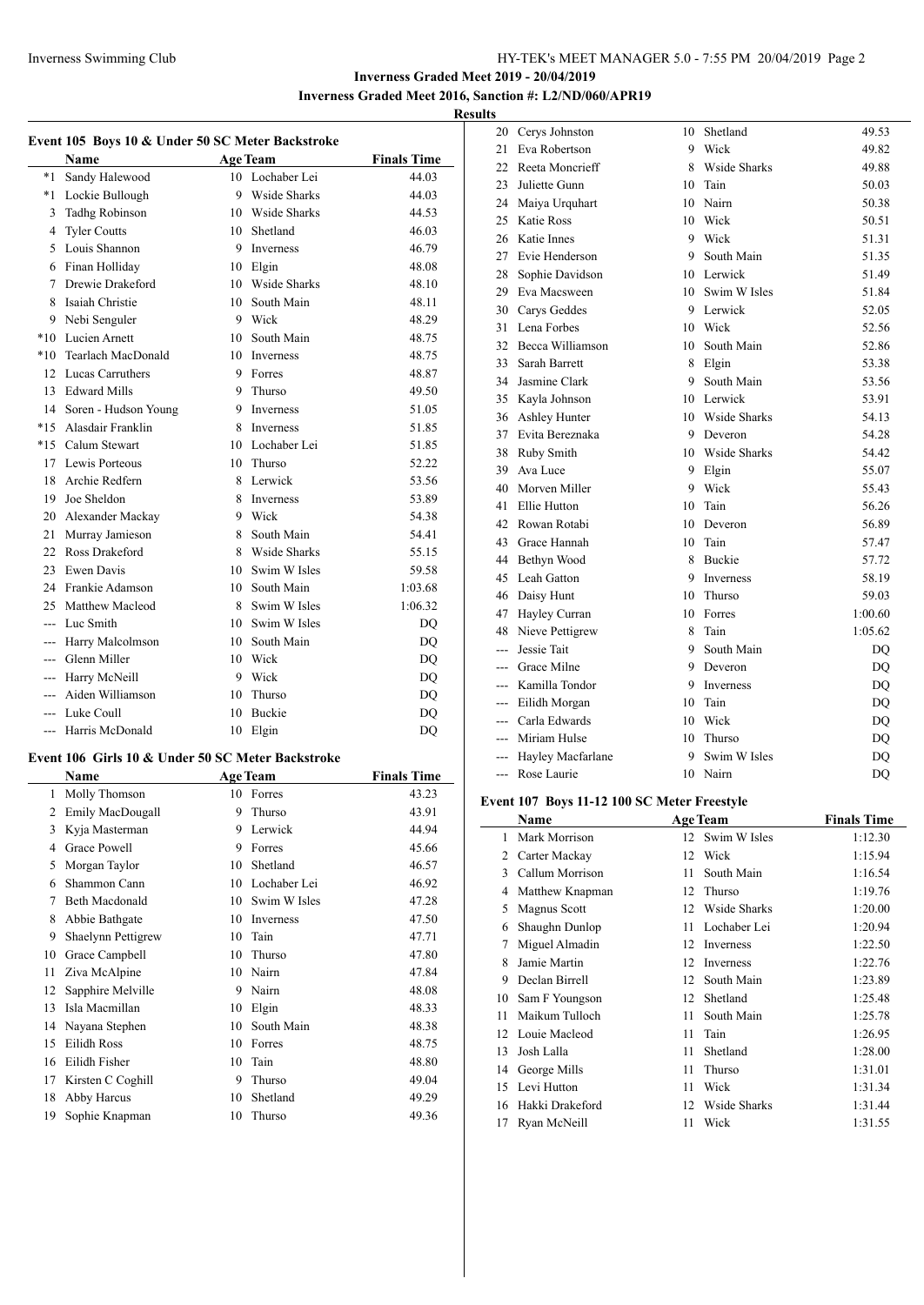**Inverness Graded Meet 2019 - 20/04/2019 Inverness Graded Meet 2016, Sanction #: L2/ND/060/APR19**

 $\overline{a}$ 

## **Results**

| (Event 107 Boys 11-12 100 SC Meter Freestyle) |                        |    |                 |                    |  |
|-----------------------------------------------|------------------------|----|-----------------|--------------------|--|
|                                               | <b>Name</b>            |    | <b>Age Team</b> | <b>Finals Time</b> |  |
| 18                                            | Douglas Jamieson       | 11 | South Main      | 1:32.10            |  |
| 19                                            | Liam Budge             | 11 | Orkney          | 1:32.15            |  |
| 20                                            | Owen Edwards           | 11 | Wick            | 1:32.23            |  |
| $*21$                                         | Wojciech Fraser        | 12 | Inverness       | 1:32.66            |  |
| $*21$                                         | Craig R Campbell       | 11 | Thurso          | 1:32.66            |  |
| 23                                            | Calum Bissett          | 11 | Wick            | 1:33.75            |  |
| 24                                            | Fraser Macmillan       | 12 | Elgin           | 1:34.46            |  |
| 25                                            | Archie McDonald        | 12 | Elgin           | 1:34.76            |  |
| 26                                            | Liam Cormack           | 12 | Thurso          | 1:35.12            |  |
| 27                                            | Lewis Paterson         | 12 | Forres          | 1:35.61            |  |
| 28                                            | Sam D Groundwater      | 11 | Orkney          | 1:35.77            |  |
| 29                                            | Jody Murray            | 11 | Buckie          | 1:36.06            |  |
| 30                                            | Rune A Sundholm-Durkin | 12 | Orkney          | 1:37.89            |  |
| 31                                            | Hamish MacCallum       | 12 | Wick            | 1:38.47            |  |
| 32                                            | Rhys Edwards           | 11 | Wick            | 1:43.63            |  |
| 33                                            | <b>Ben Strang</b>      | 11 | Inverness       | 1:43.73            |  |
| 34                                            | Tam Clark              | 12 | Orkney          | 1:45.72            |  |
| 35                                            | Robert Begg            | 12 | Wick            | 1:51.01            |  |
| 36                                            | George Long            | 11 | Elgin           | 2:01.46            |  |
| $---$                                         | Liam Macfarlane        | 11 | Swim W Isles    | D <sub>O</sub>     |  |

## **Event 108 Girls 11-12 100 SC Meter Freestyle**

|       | <b>Name</b>       |    | <b>Age Team</b>     | <b>Finals Time</b> |
|-------|-------------------|----|---------------------|--------------------|
| 1     | Alison Wood       | 11 | Tain                | 1:13.20            |
| 2     | Niamh Carey       | 12 | Inverness           | 1:18.42            |
| 3     | Helen Jones       | 11 | Lochaber Lei        | 1:19.00            |
| 4     | Sarah Henstridge  |    | 12 Wick             | 1:19.50            |
| 5     | Yasmin MacCallum  | 11 | Lochaber Lei        | 1:19.56            |
| 6     | Megan Mackay      | 11 | Thurso              | 1:19.60            |
| 7     | Keira Macdonald   | 12 | Swim W Isles        | 1:20.81            |
| 8     | Laura Jamieson    |    | 12 Wside Sharks     | 1:21.01            |
| 9     | Olivia Mackay     | 11 | Thurso              | 1:21.27            |
| 10    | Laina Munro       | 12 | Tain                | 1:21.53            |
| 11    | Olivia Mackinnon  | 12 | Tain                | 1:21.86            |
| 12    | Annabelle Schulz  | 11 | Nairn               | 1:22.55            |
| 13    | Lara Shannon      | 12 | Inverness           | 1:22.76            |
| 14    | Abbie Houston     | 12 | <b>Inverness</b>    | 1:25.95            |
| 15    | Sarra McDougall   | 11 | Shetland            | 1:26.23            |
| 16    | Isla Greenhowe    | 11 | Inverness           | 1:26.91            |
| 17    | Sophie Milne      | 12 | Deveron             | 1:27.10            |
| 18    | Emily Hampson     | 11 | Lochaber Lei        | 1:27.63            |
| 19    | Madi Barber       | 12 | <b>Inverness</b>    | 1:27.75            |
| 20    | Lauryn MacKenna   | 11 | Lochaber Lei        | 1:28.20            |
| 21    | Jenna Moar        | 11 | Shetland            | 1:28.23            |
| 22    | Chloe Craigie     | 11 | Thurso              | 1:28.44            |
| $*23$ | Isla MacKinnon    | 11 | <b>Inverness</b>    | 1:28.49            |
| $*23$ | Maisie Statham    | 11 | Wick                | 1:28.49            |
| 25    | Caoilinn Robinson | 11 | <b>Wside Sharks</b> | 1:28.82            |
| 26    | Abbie Taylor      | 11 | <b>Wside Sharks</b> | 1:29.67            |
| 27    | Chloe Wood        | 12 | Deveron             | 1:30.03            |
| 28    | Sofia Fell Cano   | 11 | Wick                | 1:30.50            |
| 29    | Sara Borejszo     | 12 | Inverness           | 1:30.82            |
| 30    | Hannah J Allan    | 11 | Orkney              | 1:31.39            |
| 31    | Alexandra More    | 11 | Tain                | 1:31.81            |
| 32    | Morgan Hughes     | 11 | Elgin               | 1:32.37            |
|       |                   |    |                     |                    |

| w  |                     |    |               |         |
|----|---------------------|----|---------------|---------|
| 33 | Cuba Nicholson      | 11 | Tain          | 1:33.90 |
| 34 | Prasheeta Sarayanan | 12 | Shetland      | 1:34.00 |
| 35 | Shona Hunter        | 12 | Wside Sharks  | 1:34.22 |
| 36 | Brooke Leslie       | 11 | Shetland      | 1:34.56 |
| 37 | Leah Robertson      | 11 | Orkney        | 1:35.97 |
| 38 | Amelia C Tomalin    | 11 | Orkney        | 1:36.90 |
| 39 | Hannah Gunn         | 11 | Wick          | 1:40.00 |
| 40 | Mai Ali             | 11 | Elgin         | 1:41.63 |
| 41 | Rhiannon Firth      | 11 | Orkney        | 1:42.88 |
| 42 | Cara Miller         | 11 | Wick          | 1:49.48 |
| 43 | Laud Le Sueur       | 12 | Inverness     | 1:50.35 |
| 44 | Neive Slater        | 11 | <b>Buckie</b> | 1:53.20 |
| 45 | Anne Smith          | 11 | Orkney        | 1:54.81 |
| 46 | Rosa Mackenzie      | 11 | Swim W Isles  | 2:00.67 |
|    | Ellie Murdoch       | 12 | Elgin         | DQ      |
|    | Laurel Rotabi       | 12 | Deveron       | DO      |
|    |                     |    |               |         |

#### **Event 109 Boys 13-14 100 SC Meter IM**

|   | Name                   |    | <b>Age Team</b> | <b>Finals Time</b> |  |  |
|---|------------------------|----|-----------------|--------------------|--|--|
|   | 1 Dylan Morrison       | 13 | Inverness       | 1:22.75            |  |  |
|   | 2 Fraser Scott         | 13 | Elgin           | 1:23.35            |  |  |
| 3 | <b>Bradley Scott</b>   |    | 14 Elgin        | 1:24.38            |  |  |
|   | 4 Liam Macrae          |    | 13 Tain         | 1:29.25            |  |  |
|   | 5 Kaii Foxcroft        |    | 13 Inverness    | 1:29.31            |  |  |
|   | 6 Scott Prentice       |    | 13 Inverness    | 1:36.03            |  |  |
|   | <b>Bradley Cormack</b> | 13 | Orkney          | 1:38.56            |  |  |
|   | Aidan Oliver           | 13 | Inverness       | 1:44.39            |  |  |

### **Event 110 Girls 13-14 100 SC Meter IM**

|                | Name             |    | <b>Age Team</b>  | <b>Finals Time</b> |
|----------------|------------------|----|------------------|--------------------|
| 1              | Elizabeth Morgan |    | 13 Lochaber Lei  | 1:21.98            |
| $\overline{2}$ | Natalie Byrne    | 13 | Lochaber Lei     | 1:23.69            |
| 3              | Geneva Wareing   | 13 | Elgin            | 1:24.07            |
| 4              | Kirsty Oliver    | 13 | Lochaber Lei     | 1:24.21            |
| 5              | Sophie Bathgate  | 13 | <b>Inverness</b> | 1:25.16            |
| 6              | Kirsty Martin    | 13 | Forres           | 1:26.78            |
|                | Kayla McCallum   | 14 | Elgin            | 1:30.00            |
| 8              | Chloe Abbott     | 13 | Elgin            | 1:30.50            |
| 9              | Abigail Long     | 13 | Elgin            | 1:38.41            |
| 10             | Alia Ali         | 13 | Elgin            | 1:38.82            |
| 11             | Erin McNeill     | 13 | Wick             | 1:40.71            |
| 12             | Jemima Budge     | 13 | South Main       | 1:43.19            |

#### **Event 111 Boys 10 & Under 50 SC Meter Butterfly**

|    | Name                 |    | <b>Age Team</b> | <b>Finals Time</b> |
|----|----------------------|----|-----------------|--------------------|
| 1  | Tadhg Robinson       | 10 | Wside Sharks    | 46.25              |
| 2  | Sandy Halewood       | 10 | Lochaber Lei    | 48.38              |
| 3  | Lockie Bullough      | 9  | Wside Sharks    | 49.41              |
| 4  | Glenn Miller         | 10 | Wick            | 49.61              |
|    | Calum Stewart        | 10 | Lochaber Lei    | 50.09              |
| 6  | Lucien Arnett        | 10 | South Main      | 51.67              |
| 7  | Nebi Senguler        | 9  | Wick            | 51.95              |
| 8  | <b>Tyler Coutts</b>  | 10 | Shetland        | 52.13              |
| 9  | Drewie Drakeford     | 10 | Wside Sharks    | 52.63              |
| 10 | Finan Holliday       | 10 | Elgin           | 52.64              |
| 11 | Isaiah Christie      | 10 | South Main      | 53.53              |
| 12 | Tom Hatrick          | 10 | Shetland        | 53.54              |
| 13 | Soren - Hudson Young | 9  | Inverness       | 53.75              |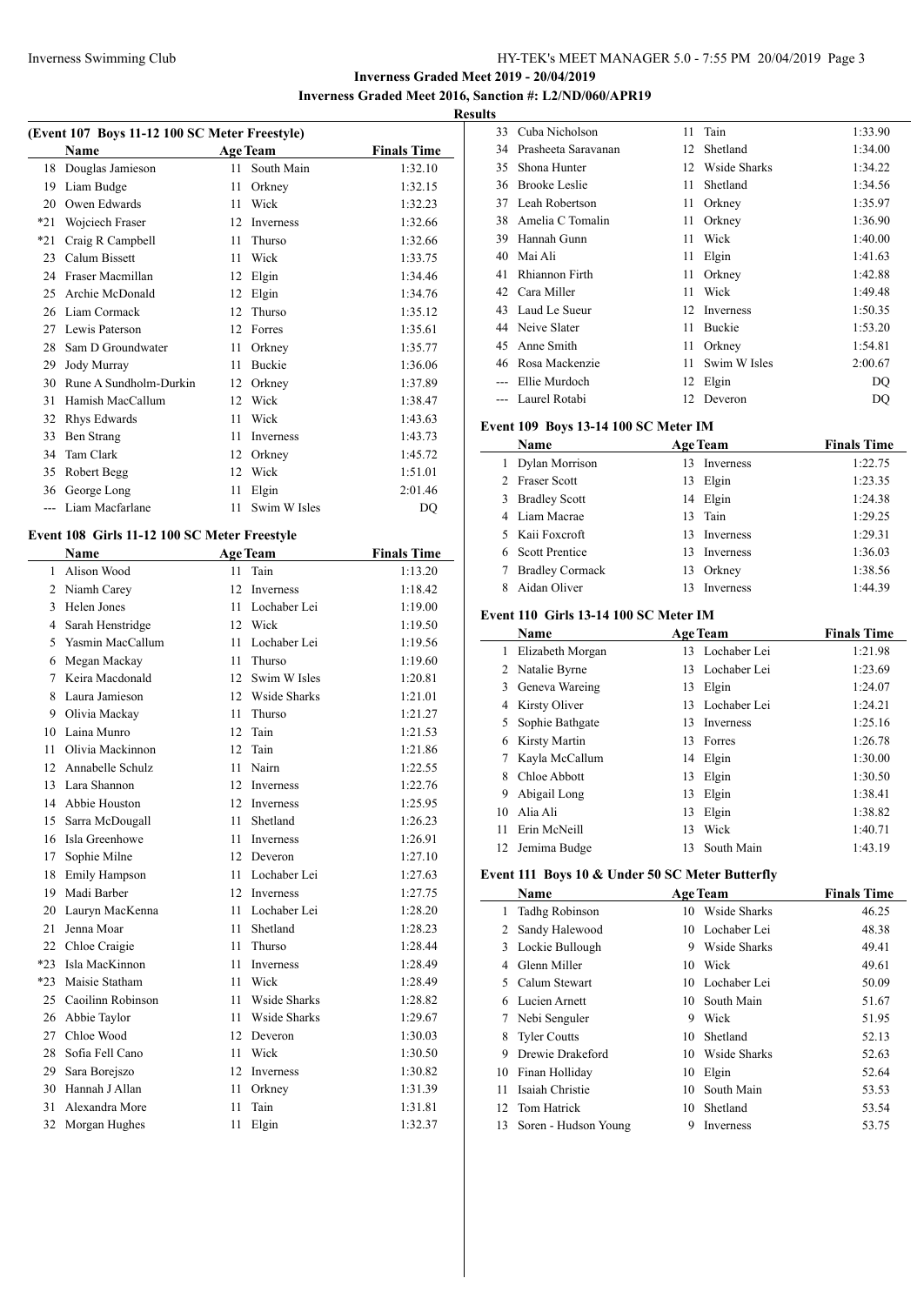**Inverness Graded Meet 2019 - 20/04/2019 Inverness Graded Meet 2016, Sanction #: L2/ND/060/APR19**

# **Results**

|                | (Event 111 Boys 10 & Under 50 SC Meter Butterfly) |    |                 |                    |  |
|----------------|---------------------------------------------------|----|-----------------|--------------------|--|
|                | <b>Name</b>                                       |    | <b>Age Team</b> | <b>Finals Time</b> |  |
| 14             | Lucas Carruthers                                  | 9  | Forres          | 54.03              |  |
| 15             | Tearlach MacDonald                                | 10 | Inverness       | 56.25              |  |
|                | 16 Ross Drakeford                                 |    | 8 Wside Sharks  | 56.32              |  |
| 17             | Archie Redfern                                    |    | 8 Lerwick       | 59.67              |  |
| 18             | Murray Jamieson                                   |    | 8 South Main    | 59.78              |  |
| 19             | Lewis Porteous                                    | 10 | Thurso          | 1:03.21            |  |
| 20             | Harry Malcolmson                                  |    | 10 South Main   | 1:07.75            |  |
|                | --- Luc Smith                                     |    | 10 Swim W Isles | DQ                 |  |
| ---            | <b>Matthew Macleod</b>                            |    | 8 Swim W Isles  | DQ                 |  |
| $\overline{a}$ | Louis Shannon                                     |    | 9 Inverness     | DQ                 |  |
| ---            | <b>Edward Mills</b>                               | 9  | Thurso          | <b>DQ</b>          |  |
|                | Event 112 Girls 10 & Under 50 SC Meter Butterfly  |    |                 |                    |  |
|                | <b>Name</b>                                       |    | <b>Age Team</b> | <b>Finals Time</b> |  |
| 1              | Eva Robertson                                     | 9  | Wick            | 45.26              |  |
| 2              | Grace Campbell                                    | 10 | Thurso          | 47.78              |  |
|                | 3 Abbie Bathgate                                  |    | 10 Inverness    | 48.14              |  |
|                | 4 Shammon Cann                                    |    | 10 Lochaber Lei | 49.15              |  |
| 5              | Ziva McAlpine                                     |    | 10 Nairn        | 49.88              |  |
| 6              | Eilidh Fisher                                     | 10 | Tain            | 51.08              |  |
| 7              | Abby Harcus                                       |    | 10 Shetland     | 51.16              |  |
| 8              | <b>Beth Macdonald</b>                             |    | 10 Swim W Isles | 52.03              |  |
| 9              | Jessie Tait                                       | 9. | South Main      | 52.47              |  |
| 10             | <b>Katie Ross</b>                                 |    | 10 Wick         | 52.56              |  |
| 11             | Carla Edwards                                     |    | 10 Wick         | 53.19              |  |
| 12             | Kirsten C Coghill                                 | 9  | Thurso          | 53.40              |  |
| 13             | Ashley Hunter                                     |    | 10 Wside Sharks | 54.53              |  |
| 14             | Shaelynn Pettigrew                                |    | 10 Tain         | 55.74              |  |
| 15             | Sophie Knapman                                    | 10 | Thurso          | 56.31              |  |
| 16             | Morven Miller                                     |    | 9 Wick          | 56.74              |  |
| 17             | Jasmine Clark                                     |    | 9 South Main    | 57.50              |  |
| 18             | Becca Williamson                                  |    | 10 South Main   |                    |  |
|                |                                                   |    |                 | 57.59              |  |
| 19             | Kayla Johnson                                     |    | 10 Lerwick      | 57.60              |  |
| 20             | Evie Henderson                                    | 9  | South Main      | 58.30              |  |
| 21             | Bethyn Wood                                       |    | 8 Buckie        | 59.04              |  |
| 22             | Cerys Johnston                                    | 10 | Shetland        | 59.12              |  |
| 23             | Hayley Macfarlane                                 |    | 9 Swim W Isles  | 59.14              |  |
|                | 24 Ruby Smith                                     |    | 10 Wside Sharks | 1:00.16            |  |
| 25             | Reeta Moncrieff                                   |    | 8 Wside Sharks  | 1:00.89            |  |
|                | 26 Juliette Gunn                                  |    | 10 Tain         | 1:01.39            |  |
|                | 27 Kamilla Tondor                                 |    | 9 Inverness     | 1:01.69            |  |
|                | --- Katie Innes                                   |    | 9 Wick          | DQ                 |  |
|                | --- Sarah Barrett                                 |    | 8 Elgin         | DQ                 |  |
|                | --- Grace Hannah                                  |    | 10 Tain         | DQ                 |  |
|                | --- Rowan Rotabi                                  | 10 | Deveron         | DQ                 |  |
|                | --- Nayana Stephen                                | 10 | South Main      | DQ                 |  |
|                | Event 113 Boys 11-12 100 SC Meter IM              |    |                 |                    |  |

| <b>Name</b>      | <b>Age Team</b>   | <b>Finals Time</b> |
|------------------|-------------------|--------------------|
| Liam Macfarlane  | 11 Swim W Isles   | 1:28.79            |
| 2 Magnus Scott   | 12 Wside Sharks   | 1:30.37            |
| 3 Carter Mackay  | Wick<br>12.       | 1:32.16            |
| 4 Declan Birrell | 12 South Main     | 1:32.73            |
| 5 Maikum Tulloch | South Main<br>11. | 1:33.23            |
| 6 Jamie Martin   | <b>Inverness</b>  | 1:33.55            |
|                  |                   |                    |

| s     |                        |    |              |         |
|-------|------------------------|----|--------------|---------|
| 7     | Shaughn Dunlop         | 11 | Lochaber Lei | 1:34.31 |
| 8     | Sam F Youngson         | 12 | Shetland     | 1:35.01 |
| 9     | Miguel Almadin         | 12 | Inverness    | 1:35.72 |
| 10    | Hakki Drakeford        | 12 | Wside Sharks | 1:39.08 |
| 11    | Callum Morrison        | 11 | South Main   | 1:39.63 |
| 12    | Ryan McNeill           | 11 | Wick         | 1:40.81 |
| 13    | Douglas Jamieson       | 11 | South Main   | 1:41.48 |
| 14    | Louie Macleod          | 11 | Tain         | 1:43.92 |
| 15    | Archie McDonald        | 12 | Elgin        | 1:44.69 |
| 16    | Jody Murray            | 11 | Buckie       | 1:44.91 |
| 17    | Fraser Macmillan       | 12 | Elgin        | 1:45.32 |
| 18    | Liam Budge             | 11 | Orkney       | 1:51.07 |
| 19    | Tam Clark              | 12 | Orkney       | 1:57.14 |
| $---$ | Josh Lalla             | 11 | Shetland     | DQ      |
|       | Levi Hutton            | 11 | Wick         | DQ      |
|       | Sam D Groundwater      | 11 | Orkney       | DQ      |
|       | Craig R Campbell       | 11 | Thurso       | DQ      |
|       | Rune A Sundholm-Durkin | 12 | Orkney       | DQ      |
|       |                        |    |              |         |

## **Event 114 Girls 11-12 100 SC Meter IM**

|                | Name                 |    | <b>Age Team</b>     | <b>Finals Time</b> |
|----------------|----------------------|----|---------------------|--------------------|
| 1              | Laura Jamieson       | 12 | Wside Sharks        | 1:31.90            |
| $\overline{2}$ | Keira Macdonald      | 12 | Swim W Isles        | 1:32.18            |
| 3              | Olivia Mackinnon     | 12 | Tain                | 1:32.26            |
| 4              | Lara Shannon         | 12 | Inverness           | 1:32.66            |
| 5              | Madi Barber          | 12 | Inverness           | 1:32.91            |
| 6              | Maisie Statham       | 11 | Wick                | 1:33.53            |
| 7              | Sarah Henstridge     | 12 | Wick                | 1:33.61            |
| 8              | Laina Munro          | 12 | Tain                | 1:33.67            |
| 9              | Helen Jones          | 11 | Lochaber Lei        | 1:33.87            |
| 10             | Emily Hampson        | 11 | Lochaber Lei        | 1:34.16            |
| 11             | Alexandra More       | 11 | Tain                | 1:36.49            |
| 12             | Isla MacKinnon       | 11 | Inverness           | 1:37.20            |
| 13             | Annabelle Schulz     | 11 | Nairn               | 1:37.93            |
| 14             | Morgan Hughes        | 11 | Elgin               | 1:39.07            |
| 15             | Lauryn MacKenna      | 11 | Lochaber Lei        | 1:39.22            |
| 16             | Prasheeta Saravanan  | 12 | Shetland            | 1:39.53            |
| 17             | Abbie Taylor         | 11 | <b>Wside Sharks</b> | 1:39.90            |
| 18             | Shona Hunter         | 12 | <b>Wside Sharks</b> | 1:40.73            |
| 19             | Sarra McDougall      | 11 | Shetland            | 1:40.95            |
| 20             | Chloe Craigie        | 11 | Thurso              | 1:41.95            |
| 21             | Sofia Fell Cano      | 11 | Wick                | 1:41.99            |
| 22             | Abbie Houston        | 12 | Inverness           | 1:43.32            |
| 23             | Hannah J Allan       | 11 | Orkney              | 1:44.01            |
| 24             | Jenna Moar           | 11 | Shetland            | 1:45.56            |
| 25             | Cuba Nicholson       | 11 | Tain                | 1:46.02            |
| 26             | Caoilinn Robinson    | 11 | <b>Wside Sharks</b> | 1:47.04            |
| 27             | <b>Brooke Leslie</b> | 11 | Shetland            | 1:49.64            |
| 28             | Leah Robertson       | 11 | Orkney              | 1:53.15            |
| 29             | Hannah Gunn          | 11 | Wick                | 1:55.47            |
| 30             | Cara Miller          | 11 | Wick                | 1:56.57            |
| 31             | Chloe Wood           | 12 | Deveron             | 1:58.91            |
| 32             | Mai Ali              | 11 | Elgin               | 1:59.87            |
| 33             | Amelia C Tomalin     | 11 | Orkney              | 2:01.66            |
| 34             | Anne Smith           | 11 | Orkney              | 2:07.80            |
| $\overline{a}$ | Rhiannon Firth       | 11 | Orkney              | DO                 |
| ---            | Laurel Rotabi        | 12 | Deveron             | DQ                 |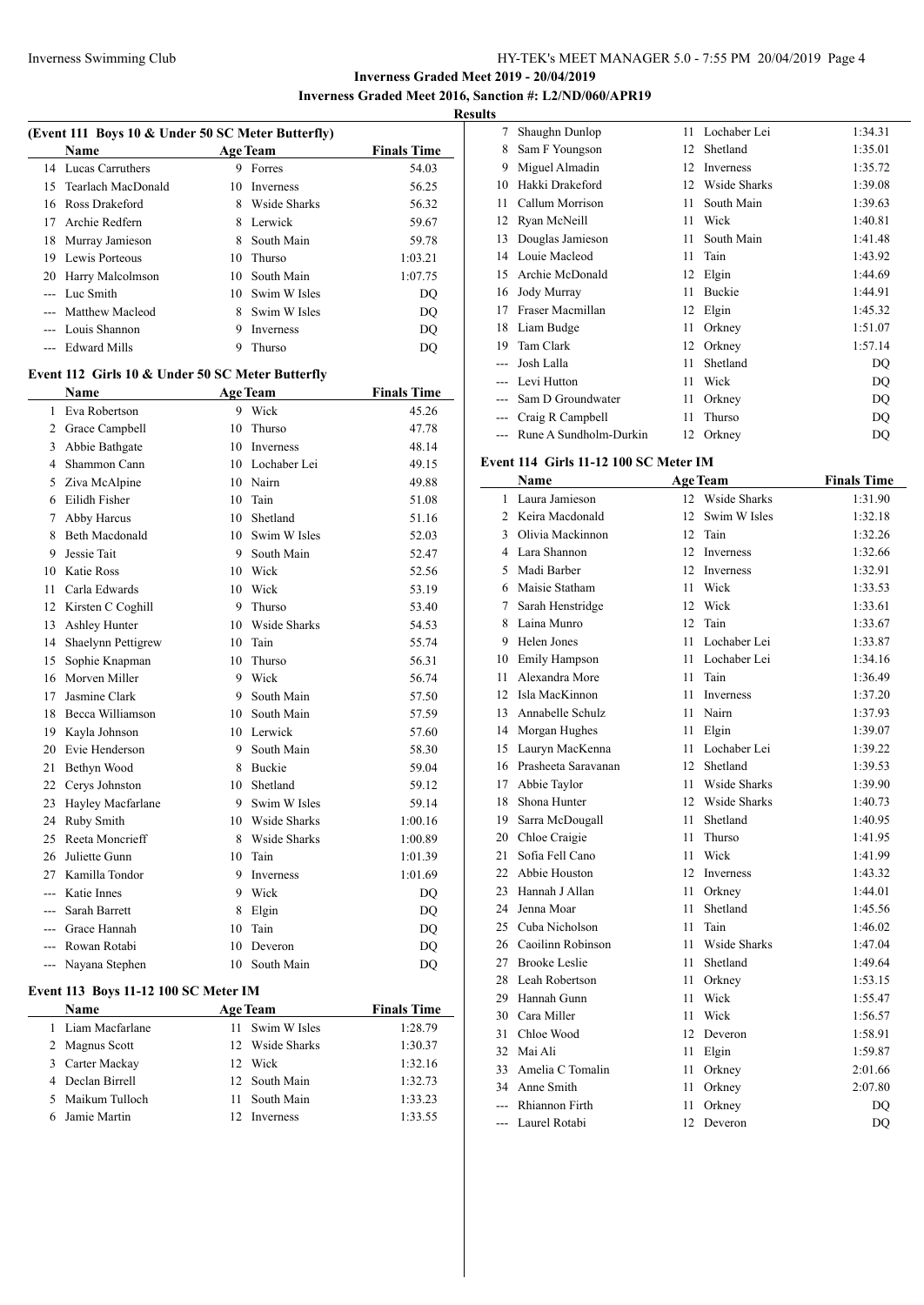**Inverness Graded Meet 2019 - 20/04/2019 Inverness Graded Meet 2016, Sanction #: L2/ND/060/APR19**

 $\overline{\phantom{0}}$ 

# **Results**

|                | (Event 114 Girls 11-12 100 SC Meter IM)<br>Name |    | <b>Age Team</b>              | <b>Finals Time</b> |
|----------------|-------------------------------------------------|----|------------------------------|--------------------|
|                | --- Sophie Milne                                |    | 12 Deveron                   | DQ                 |
|                | --- Rosa Mackenzie                              | 11 | Swim W Isles                 | <b>DQ</b>          |
|                | Event 115 Boys 13-14 100 SC Meter Backstroke    |    |                              |                    |
|                | <b>Name</b>                                     |    | <b>Age Team</b>              | <b>Finals Time</b> |
| 1              | James Fitzpatrick                               |    | 14 Inverness                 | 1:18.80            |
|                | 2 Kyle Macdonald                                |    | 13 Swim W Isles              | 1:18.90            |
|                | 3 Marcus Ritchie                                |    | 13 Tain                      | 1:19.30            |
|                | 4 Owen Klimas                                   |    | 13 Wick                      | 1:22.07            |
| 5              | Alexander Stewart                               |    | 13 Inverness                 | 1:22.58            |
| 6              | Kaii Foxcroft                                   |    | 13 Inverness                 | 1:31.45            |
| 7              | <b>Scott Prentice</b>                           |    | 13 Inverness                 | 1:34.31            |
| 8              | Lewis Davidson                                  |    | 13 Lerwick                   | 1:36.82            |
| 9.             | Sandy Hunt                                      |    | 13 Thurso                    | 1:43.39            |
|                | 10 Aidan Oliver                                 |    | 13 Inverness                 | 1:47.76            |
|                | --- Arda Yuksel-Solmus                          |    | 13 Lochaber Lei              | DQ                 |
|                | --- Dylan Morrison                              |    | 13 Inverness                 | DQ                 |
|                | --- Flinn Hambleton                             |    | 13 Elgin                     | DQ                 |
| ---            | <b>Bradley Cormack</b>                          | 13 | Orkney                       | DQ                 |
|                |                                                 |    |                              |                    |
|                | Event 116 Girls 13-14 100 SC Meter Backstroke   |    |                              |                    |
|                | <b>Name</b>                                     |    | <b>Age Team</b>              | <b>Finals Time</b> |
| 1              | Rhianna MacCallum                               |    | 14 Lochaber Lei              | 1:23.50            |
|                | 2 Megan Sheldon                                 |    | 14 Inverness                 | 1:23.53            |
|                | 3 Kirsty Martin                                 |    | 13 Forres                    | 1:23.77            |
| $\overline{4}$ | Anna Poppy                                      |    | 14 Elgin                     | 1:24.12            |
| 5              | Kayla McCallum                                  |    | 14 Elgin                     | 1:24.56            |
|                | 6 Geneva Wareing                                |    | 13 Elgin                     | 1:29.63            |
| 7              | Erin McNeill                                    |    | 13 Wick                      | 1:37.13            |
| 8              | Alia Ali                                        |    | 13 Elgin                     | 1:43.40            |
| 9              | Jemima Budge                                    |    | 13 South Main                | 1:44.51            |
| 10             | Harriet MacLennan                               |    | 13 Inverness                 | 1:49.05            |
|                | --- Leanne Davis                                |    | 13 Swim W Isles              | DQ                 |
|                | --- Chloe Abbott                                |    | 13 Elgin                     | DQ                 |
|                | --- Mia Munro                                   |    | 14 Tain                      | DQ                 |
|                | Event 117 Boys 11-12 200 SC Meter Medley Relay  |    |                              |                    |
|                | Team                                            |    | Re <u>lay</u>                | <b>Finals Time</b> |
| 1              | Lochaber Lei                                    |    | А                            | 2:50.10            |
|                | 1) Sandy Halewood 10                            |    | 2) Sean Cann 11              |                    |
|                | 3) Shaughn Dunlop 11                            |    | 4) Calum Stewart 10          |                    |
|                | 2 South Main                                    |    | А                            | 3:01.29            |
|                | 1) Douglas Jamieson 11                          |    | 2) Declan Birrell 12         |                    |
|                | 3) Maikum Tulloch 11                            |    | 4) Callum Morrison 11        |                    |
|                | 3 Wick                                          |    | А                            | 3:02.11            |
|                | 1) Ryan McNeill 11                              |    | 2) Owen Edwards 11           |                    |
|                | 3) Carter Mackay 12                             |    | 4) Calum Bissett 11          |                    |
|                | 4 Orkney                                        |    | А                            | 3:21.39            |
|                | 1) Sam D Groundwater 11                         |    | 2) Rune A Sundholm-Durkin 12 |                    |
|                | 3) Liam Budge 11                                |    | 4) Tam Clark 12              |                    |
|                | 5 Wick                                          |    | B                            | 3:27.42            |
|                | 1) Robert Begg 12                               |    | 2) Rhys Edwards 11           |                    |
|                | 3) Levi Hutton 11                               |    | 4) Hamish MacCallum 12       |                    |
|                | 6 Thurso                                        |    | А                            | 3:27.72            |
|                |                                                 |    |                              |                    |
|                | 1) Lewis Porteous 10                            |    | 2) Aiden Williamson 10       |                    |

|                | Inverness                                       | А                         | DQ                 |
|----------------|-------------------------------------------------|---------------------------|--------------------|
|                | 1) Wojciech Fraser 12                           | 2) Ben Strang 11          |                    |
|                | 3) Jamie Martin 12                              | 4) Miguel Almadin 12      |                    |
|                | Event 118 Girls 11-12 200 SC Meter Medley Relay |                           |                    |
|                | Team                                            | Relay                     | <b>Finals Time</b> |
| 1              | <b>Inverness</b>                                | A                         | 2:44.29            |
|                | 1) Lara Shannon 12                              | 2) Niamh Carey 12         |                    |
|                | 3) Madi Barber 12                               | 4) Isla Greenhowe 11      |                    |
| $\overline{2}$ | Tain                                            | A                         | 2:46.43            |
|                | 1) Olivia Mackinnon 12                          | 2) Laina Munro 12         |                    |
|                | 3) Alison Wood 11                               | 4) Alexandra More 11      |                    |
|                | 3 Lochaber Lei                                  | A                         | 2:47.13            |
|                | 1) Emily Hampson 11                             | 2) Yasmin MacCallum 11    |                    |
|                | 3) Charleigh Adams 11                           | 4) Helen Jones 11         |                    |
|                | 4 Wside Sharks                                  | A                         | 2:59.22            |
|                | 1) Laura Jamieson 12                            | 2) Shona Hunter 12        |                    |
|                | 3) Abbie Taylor 11                              | 4) Caoilinn Robinson 11   |                    |
| 5.             | Thurso                                          | A                         | 2:59.56            |
|                | 1) Megan Mackay 11                              | 2) Chloe Craigie 11       |                    |
|                | 3) Olivia Mackay 11                             | 4) Emily MacDougall 9     |                    |
| 6.             | Shetland                                        | A                         | 3:04.70            |
|                | 1) Jenna Moar 11                                | 2) Prasheeta Saravanan 12 |                    |
|                | 3) Sarra McDougall 11                           | 4) Brooke Leslie 11       |                    |
| 7              | Wick                                            | A                         | 3:09.03            |
|                | 1) Sofia Fell Cano 11                           | 2) Maisie Statham 11      |                    |
|                | 3) Sarah Henstridge 12                          | 4) Cara Miller 11         |                    |
| 8              | Elgin                                           | A                         | 3:13.28            |
|                | 1) Ellie Murdoch 12                             | 2) Lauren Abbott 11       |                    |
|                | 3) Morgan Hughes 11                             | 4) Mai Ali 11             |                    |
| 9              | Inverness                                       | B                         | 3:14.11            |
| 10             | Orkney                                          | A                         | 3:30.20            |
|                | 1) Leah Robertson 11                            | 2) Anne Smith 11          |                    |
|                | 3) Rhiannon Firth 11                            | 4) Hannah J Allan 11      |                    |
|                | Event 120 Cirls 12 14 200 SC Meter Medley Delay |                           |                    |

#### **Event 120 Girls 13-14 200 SC Meter Medley Relay**

| <b>Team</b>             | Relay                   | <b>Finals Time</b> |
|-------------------------|-------------------------|--------------------|
| Lochaber Lei            | A                       | 2:27.16            |
| 1) Kirsty Oliver 13     | 2) Elizabeth Morgan 13  |                    |
| 3) Rhianna MacCallum 14 | 4) Natalie Byrne 13     |                    |
| Elgin                   | A                       | 2:35.05            |
| 1) Kayla McCallum 14    | 2) Chloe Abbott 13      |                    |
| 3) Geneva Wareing 13    | 4) Anna Poppy 14        |                    |
| Inverness               | A                       | 2:54.06            |
| 1) Heather Greenhowe 13 | 2) Sophie Bathgate 13   |                    |
| 3) Megan Sheldon 14     | 4) Harriet MacLennan 13 |                    |

## **Event 120 Boys 13-14 200 SC Meter Medley Relay**

| Team      | Relav | <b>Finals Time</b> |
|-----------|-------|--------------------|
| Inverness |       | 2:31.69            |
| 2 Thurso  |       | 2:50.48            |

# **Event 201 Boys 11-12 100 SC Meter Breaststroke**

| <b>Name</b>       | Age Team        | <b>Finals Time</b> |
|-------------------|-----------------|--------------------|
| 1 Jamie Martin    | 12 Inverness    | 1:37.18            |
| 2 Sean Cann       | 11 Lochaber Lei | 1:37.45            |
| 3 Liam Macfarlane | 11 Swim W Isles | 1:39.02            |
| 4 Matthew Knapman | 12 Thurso       | 1:46.00            |
| 5 Carter Mackay   | Wick            | 1:46.46            |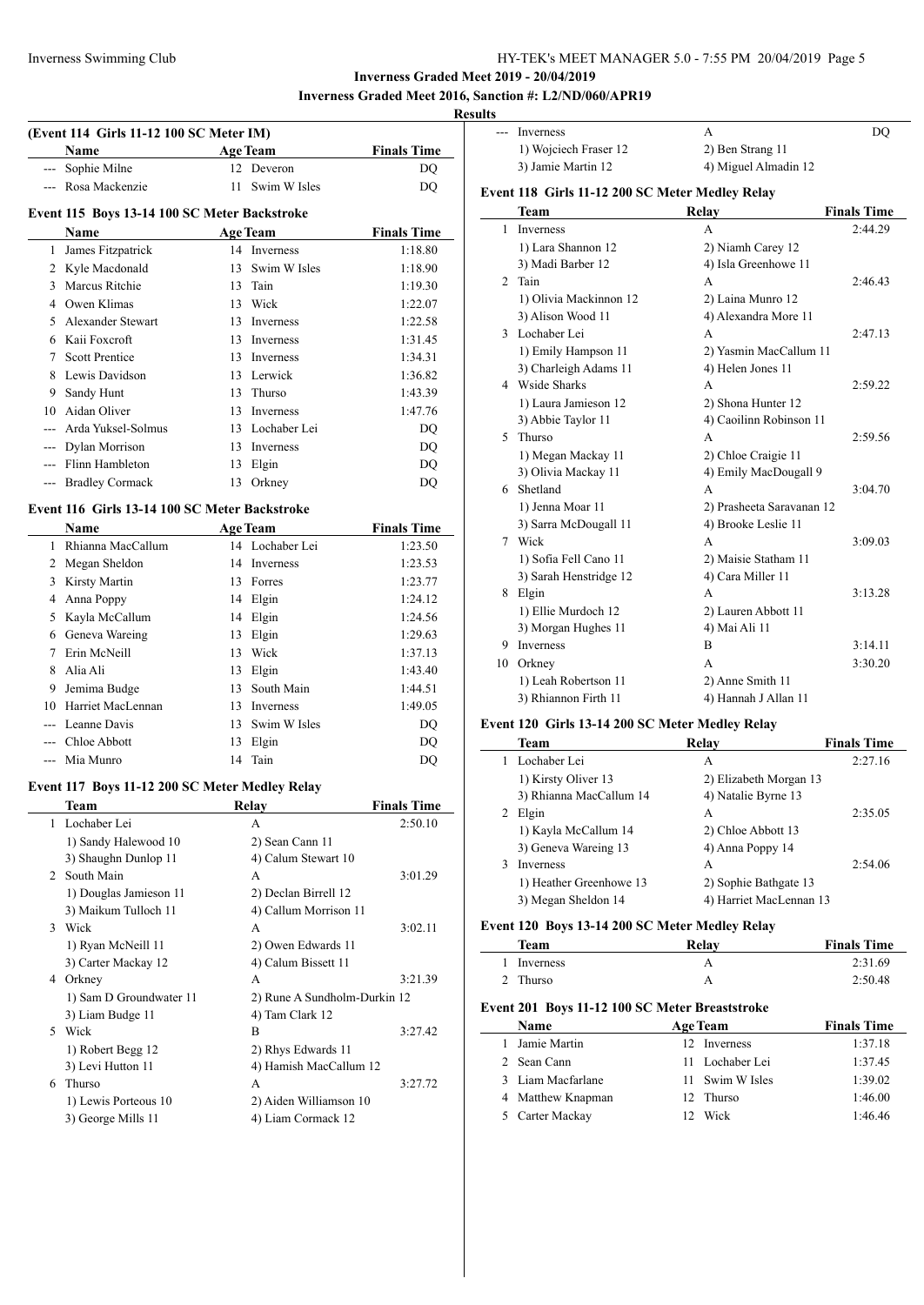# **Inverness Graded Meet 2019 - 20/04/2019 Inverness Graded Meet 2016, Sanction #: L2/ND/060/APR19**

**Results**

 $\overline{\phantom{a}}$ 

| (Event 201 Boys 11-12 100 SC Meter Breaststroke) |                        |                 |                 |                    |
|--------------------------------------------------|------------------------|-----------------|-----------------|--------------------|
|                                                  | <b>Name</b>            |                 | <b>Age Team</b> | <b>Finals Time</b> |
| 6                                                | <b>Magnus Scott</b>    |                 | 12 Wside Sharks | 1:47.19            |
| 7                                                | Miguel Almadin         | 12              | Inverness       | 1:47.33            |
| 8                                                | Declan Birrell         | 12              | South Main      | 1:51.04            |
| 9                                                | Rune A Sundholm-Durkin | 12              | Orkney          | 1:52.36            |
| 10                                               | Ryan McNeill           | 11              | Wick            | 1:53.16            |
| 11                                               | Sam F Youngson         | 12 <sup>1</sup> | Shetland        | 1:53.23            |
| 12                                               | Douglas Jamieson       | 11              | South Main      | 1:54.74            |
| 13                                               | Sam D Groundwater      | 11              | Orkney          | 1:55.79            |
| 14                                               | Josh Lalla             | 11              | Shetland        | 1:56.13            |
| 15                                               | Lewis Paterson         | 12              | Forres          | 1:56.38            |
| 16                                               | Wojciech Fraser        | 12              | Inverness       | 1:57.54            |
| 17                                               | Shaughn Dunlop         | 11              | Lochaber Lei    | 1:57.80            |
| 18                                               | Maikum Tulloch         | 11              | South Main      | 1:57.90            |
| 19                                               | Levi Hutton            | 11              | Wick            | 1:59.09            |
| 20                                               | Owen Edwards           | 11              | Wick            | 2:00.93            |
| 21                                               | Fraser Macmillan       | 12              | Elgin           | 2:02.59            |
| 22.                                              | Louie Macleod          | 11              | Tain            | 2:03.27            |
| 23                                               | Callum Morrison        | 11              | South Main      | 2:03.82            |
| 24                                               | Ben Strang             | 11              | Inverness       | 2:04.37            |
| 25                                               | Calum Bissett          | 11              | Wick            | 2:04.57            |
| 26                                               | Rhys Edwards           | 11              | Wick            | 2:05.33            |
| 27                                               | Liam Budge             | 11              | Orkney          | 2:06.33            |
| 28                                               | Tam Clark              | 12              | Orkney          | 2:07.36            |
| 29                                               | Archie McDonald        | 12              | Elgin           | 2:08.54            |
| 30                                               | Robert Begg            | 12              | Wick            | 2:09.27            |
| 31                                               | Craig R Campbell       | 11              | Thurso          | 2:13.18            |
| ---                                              | Jody Murray            | 11              | Buckie          | D <sub>O</sub>     |

## **Event 202 Girls 11-12 100 SC Meter Breaststroke**

 $\overline{a}$ 

|                | Name                |    | <b>Age Team</b> | <b>Finals Time</b> |
|----------------|---------------------|----|-----------------|--------------------|
| 1              | Alison Wood         | 11 | Tain            | 1:38.77            |
| $\mathfrak{D}$ | Yasmin MacCallum    | 11 | Lochaber Lei    | 1:38.94            |
| 3              | Rachel Sharp        | 11 | Inverness       | 1:39.29            |
| 4              | Charleigh Adams     | 11 | Lochaber Lei    | 1:39.45            |
| 5              | Laina Munro         | 12 | Tain            | 1:43.02            |
| 6              | Olivia Mackinnon    | 12 | Tain            | 1:43.77            |
| 7              | Olivia Mackay       | 11 | Thurso          | 1:44.60            |
| 8              | Isla MacKinnon      | 11 | Inverness       | 1:45.40            |
| 9              | Sarah Henstridge    | 12 | Wick            | 1:50.45            |
| 10             | Megan Mackay        | 11 | Thurso          | 1:50.83            |
| 11             | Sophie Milne        | 12 | Deveron         | 1:51.10            |
| 12             | Alexandra More      | 11 | Tain            | 1:51.26            |
| 13             | Prasheeta Saravanan | 12 | Shetland        | 1:51.63            |
| 14             | Shona Hunter        | 12 | Wside Sharks    | 1:51.68            |
| 15             | Lauryn MacKenna     | 11 | Lochaber Lei    | 1:52.75            |
| 16             | Emily Hampson       | 11 | Lochaber Lei    | 1:53.33            |
| 17             | Keira Macdonald     | 12 | Swim W Isles    | 1:53.84            |
| 18             | Morgan Hughes       | 11 | Elgin           | 1:54.03            |
| 19             | Annabelle Schulz    | 11 | Nairn           | 1:54.66            |
| 20             | Lara Shannon        | 12 | Inverness       | 1:54.69            |
| 21             | Jenna Moar          | 11 | Shetland        | 1:54.75            |
| 22             | Chloe Craigie       | 11 | Thurso          | 1:56.07            |
| 23             | Sarra McDougall     | 11 | Shetland        | 1:57.75            |
| 24             | Cuba Nicholson      | 11 | Tain            | 1:57.96            |
| 25             | Madi Barber         | 12 | Inverness       | 1:58.02            |

| 26    | Isla Greenhowe       | 11 | Inverness    | 1:58.43 |
|-------|----------------------|----|--------------|---------|
| 27    | Sofia Fell Cano      | 11 | Wick         | 2:00.25 |
| 28    | Laurel Rotabi        | 12 | Deveron      | 2:00.36 |
| 29    | Sara Borejszo        | 12 | Inverness    | 2:01.68 |
| 30    | Rhiannon Firth       | 11 | Orkney       | 2:03.96 |
| 31    | Caoilinn Robinson    | 11 | Wside Sharks | 2:03.98 |
| 32    | Laud Le Sueur        | 12 | Inverness    | 2:04.44 |
| 33    | Hannah J Allan       | 11 | Orkney       | 2:04.60 |
| 34    | Cara Miller          | 11 | Wick         | 2:05.11 |
| 35    | Abbie Taylor         | 11 | Wside Sharks | 2:08.26 |
| 36    | Neive Slater         | 11 | Buckie       | 2:08.99 |
| 37    | Mai Ali              | 11 | Elgin        | 2:09.60 |
| 38    | <b>Brooke Leslie</b> | 11 | Shetland     | 2:12.78 |
| 39    | Leah Robertson       | 11 | Orkney       | 2:14.93 |
| 40    | Ellie Murdoch        | 12 | Elgin        | 2:21.66 |
| 41    | Anne Smith           | 11 | Orkney       | 2:23.67 |
|       | Cari MacDougall      | 12 | Inverness    | DQ      |
|       | Chloe Wood           | 12 | Deveron      | DQ      |
|       | Erin Rochester       | 11 | Forres       | DQ      |
|       | Lauren Abbott        | 11 | Elgin        | DQ      |
| $---$ | Rosa Mackenzie       | 11 | Swim W Isles | DQ      |
|       | Abbie Houston        | 12 | Inverness    | DQ      |
|       | Hannah Gunn          | 11 | Wick         | DQ      |
|       |                      |    |              |         |

## **Event 203 Boys 10 & Under 50 SC Meter Freestyle**

|                | Name                 |    | <b>Age Team</b>     | <b>Finals Time</b> |
|----------------|----------------------|----|---------------------|--------------------|
| 1              | Joe Gill             | 10 | Wick                | 36.20              |
| $\overline{2}$ | Glenn Miller         | 10 | Wick                | 36.48              |
| 3              | Lucien Arnett        | 10 | South Main          | 37.15              |
| 4              | Calum Stewart        | 10 | Lochaber Lei        | 38.94              |
| 5              | <b>Tyler Coutts</b>  | 10 | Shetland            | 39.10              |
| 6              | Dylan McNally        | 10 | Forres              | 39.19              |
| 7              | Sandy Halewood       | 10 | Lochaber Lei        | 39.44              |
| 8              | Nebi Senguler        | 9  | Wick                | 39.77              |
| 9              | <b>Tom Hatrick</b>   | 10 | Shetland            | 40.36              |
| 10             | Tadhg Robinson       | 10 | <b>Wside Sharks</b> | 40.80              |
| 11             | Aiden Williamson     | 10 | Thurso              | 40.93              |
| 12             | Isaiah Christie      | 10 | South Main          | 41.44              |
| 13             | Lockie Bullough      | 9  | Wside Sharks        | 41.84              |
| 14             | Soren - Hudson Young | 9  | Inverness           | 41.89              |
| 15             | Drewie Drakeford     | 10 | <b>Wside Sharks</b> | 42.84              |
| 16             | Harry Malcolmson     | 10 | South Main          | 44.61              |
| 17             | <b>Edward Mills</b>  | 9  | Thurso              | 44.69              |
| 18             | Lucas Carruthers     | 9  | Forres              | 45.11              |
| 19             | Tearlach MacDonald   | 10 | Inverness           | 45.38              |
| 20             | Ewen Davis           | 10 | Swim W Isles        | 46.13              |
| 21             | Harris McDonald      | 10 | Elgin               | 46.29              |
| 22             | Murray Jamieson      | 8  | South Main          | 46.95              |
| 23             | Louis Shannon        | 9  | Inverness           | 47.17              |
| 24             | Ross Drakeford       | 8  | Wside Sharks        | 47.20              |
| 25             | Lewis Porteous       | 10 | Thurso              | 47.23              |
| 26             | Joe Sheldon          | 8  | Inverness           | 49.49              |
| 27             | Alexander Mackay     | 9  | Wick                | 51.09              |
| 28             | Archie Redfern       | 8  | Lerwick             | 52.61              |
| 29             | Frankie Adamson      | 10 | South Main          | 53.38              |
| 30             | Matthew Macleod      | 8  | Swim W Isles        | 54.95              |
| 31             | Harry McNeill        | 9  | Wick                | 56.71              |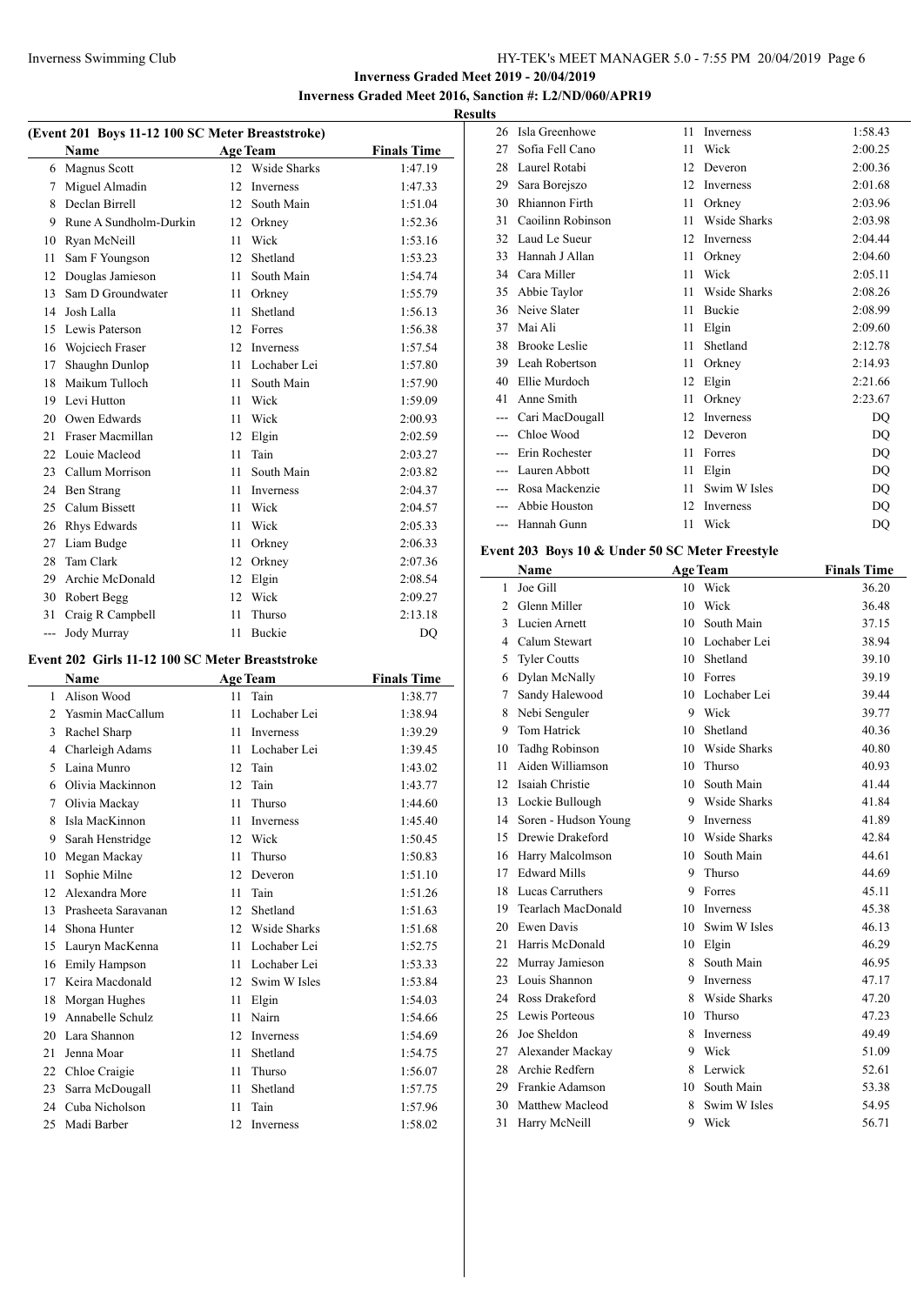**Inverness Graded Meet 2019 - 20/04/2019 Inverness Graded Meet 2016, Sanction #: L2/ND/060/APR19**

# **Results**

| (Event 203 Boys 10 & Under 50 SC Meter Freestyle) |                                                  |    |                     |                    |  |
|---------------------------------------------------|--------------------------------------------------|----|---------------------|--------------------|--|
|                                                   | <b>Name</b>                                      |    | <b>Age Team</b>     | <b>Finals Time</b> |  |
|                                                   | 32 Alasdair Franklin                             |    | 8 Inverness         | 1:01.06            |  |
| 33                                                | Luke Coull                                       | 10 | <b>Buckie</b>       | 1:01.60            |  |
|                                                   |                                                  |    |                     |                    |  |
|                                                   | Event 204 Girls 10 & Under 50 SC Meter Freestyle |    |                     |                    |  |
|                                                   | Name                                             |    | <b>Age Team</b>     | <b>Finals Time</b> |  |
| $\mathbf{1}$                                      | Molly Thomson                                    |    | 10 Forres           | 36.99              |  |
|                                                   | 2 Kyja Masterman                                 | 9  | Lerwick             | 37.83              |  |
| 3                                                 | Shammon Cann                                     |    | 10 Lochaber Lei     | 38.40              |  |
| 4                                                 | Eva Robertson                                    |    | 9 Wick              | 38.93              |  |
| 5.                                                | <b>Grace Powell</b>                              | 9  | Forres              | 39.42              |  |
|                                                   | 6 Lucy Valentine                                 |    | 10 Lochaber Lei     | 39.63              |  |
| 7                                                 | Morgan Taylor                                    | 10 | Shetland            | 40.46              |  |
| $*8$                                              | Eilidh Fisher                                    | 10 | Tain                | 40.78              |  |
| $*8$                                              | Abby Harcus                                      | 10 | Shetland            | 40.78              |  |
| 10                                                | <b>Beth Macdonald</b>                            | 10 | Swim W Isles        | 40.95              |  |
| 11                                                | Rose Laurie                                      |    | 10 Nairn            | 41.16              |  |
|                                                   | 12 Grace Campbell                                | 10 | Thurso              | 41.22              |  |
| 13                                                | Sophie Davidson                                  |    | 10 Lerwick          | 41.34              |  |
| 14                                                | Reeta Moncrieff                                  |    | 8 Wside Sharks      | 41.73              |  |
| 15                                                | Isla Macmillan                                   |    | 10 Elgin            | 41.79              |  |
| 16                                                | Sapphire Melville                                |    | 9 Nairn             | 41.87              |  |
|                                                   | 17 Ziva McAlpine                                 | 10 | Nairn               | 42.17              |  |
| 18                                                | Kayla Johnson                                    |    | 10 Lerwick          | 42.57              |  |
| 19                                                | Carla Edwards                                    |    | 10 Wick             | 42.75              |  |
| 20                                                | Shaelynn Pettigrew                               | 10 | Tain                | 42.80              |  |
| 21                                                | Eilidh Ross                                      |    | 10 Forres           | 42.89              |  |
| 22                                                | Jessie Tait                                      | 9. | South Main          | 43.34              |  |
| 23                                                | Katie Innes                                      |    | 9 Wick              | 43.38              |  |
| 24                                                | Maiya Urquhart                                   |    | 10 Nairn            | 43.73              |  |
| 25                                                | Nayana Stephen                                   | 10 | South Main          | 43.76              |  |
| 26                                                | Kirsten C Coghill                                | 9. | Thurso              | 44.14              |  |
| 27                                                | Abbie Bathgate                                   |    | 10 Inverness        | 44.26              |  |
| 28                                                | Eva Macsween                                     | 10 | Swim W Isles        | 44.78              |  |
|                                                   | 29 Grace Hannah                                  | 10 | Tain                | 44.87              |  |
|                                                   | 30 Carys Geddes                                  | 9  | Lerwick             | 45.14              |  |
| 31                                                | Hayley Macfarlane                                | 9  | Swim W Isles        | 45.20              |  |
| 32                                                | Jasmine Clark                                    | 9  | South Main          | 45.33              |  |
| 33                                                | Katie Ross                                       |    | 10 Wick             | 45.69              |  |
| 34                                                | Becca Williamson                                 | 10 | South Main          | 45.86              |  |
| 35                                                | Juliette Gunn                                    | 10 | Tain                | 46.02              |  |
|                                                   | 36 Cervs Johnston                                | 10 | Shetland            | 46.07              |  |
| 37                                                | Ashley Hunter                                    | 10 | <b>Wside Sharks</b> | 46.12              |  |
|                                                   | 38 Evie Henderson                                | 9. | South Main          | 47.24              |  |
| 39                                                | Sophie Knapman                                   | 10 | Thurso              | 48.20              |  |
| 40                                                | Sarah Barrett                                    | 8  | Elgin               | 48.32              |  |
| 41                                                | Morven Miller                                    |    | 9 Wick              | 48.78              |  |
|                                                   | 42 Ruby Smith                                    |    | 10 Wside Sharks     | 49.61              |  |
| 43                                                | Daisy Hunt                                       |    | 10 Thurso           | 49.88              |  |
| 44                                                | Miriam Hulse                                     | 10 | Thurso              | 50.16              |  |
| 45                                                | Sophie Reid                                      |    | 8 Lochaber Lei      | 51.54              |  |
| 46                                                | Hannah Eagle                                     |    | 9 Buckie            | 52.11              |  |
| 47                                                | Grace Milne                                      | 9  | Deveron             | 52.49              |  |
| 48                                                | Bethyn Wood                                      | 8  | Buckie              | 52.97              |  |
| 49                                                | Evita Bereznaka                                  | 9  | Deveron             | 53.37              |  |
|                                                   | 50 Leah Gatton                                   | 9  | Inverness           | 54.20              |  |
|                                                   |                                                  |    |                     |                    |  |

| LS. |                     |                |         |
|-----|---------------------|----------------|---------|
|     | 51 Ava Luce         | 9 Elgin        | 54.42   |
|     | 52 Rowan Rotabi     | 10 Deveron     | 55.57   |
|     | 53 Hayley Curran    | 10 Forres      | 55.86   |
|     | 54 Rose Nelson      | 9 Swim W Isles | 58.06   |
|     | 55 Kamilla Tondor   | Inverness      | 1:03.97 |
|     | --- Nieve Pettigrew | Tain           | DO      |

### **Event 205 Boys 13-14 100 SC Meter Butterfly**

|                 | Name                   |    | <b>Age Team</b> | <b>Finals Time</b> |
|-----------------|------------------------|----|-----------------|--------------------|
|                 | Kyle Macdonald         | 13 | Swim W Isles    | 1:18.69            |
|                 | Owen Klimas            | 13 | Wick            | 1:20.26            |
| 3               | Dylan Morrison         | 13 | Inverness       | 1:22.66            |
| 4               | James Fitzpatrick      | 14 | Inverness       | 1:22.89            |
| 5.              | Alexander Stewart      | 13 | Inverness       | 1:23.35            |
| 6               | <b>Bradley Scott</b>   | 14 | Elgin           | 1:29.51            |
|                 | Sam Mackay             | 14 | Thurso          | 1:29.89            |
| 8               | Kaii Foxeroft          | 13 | Inverness       | 1:42.29            |
| 9               | Lewis Davidson         | 13 | Lerwick         | 1:48.14            |
| 10              | <b>Scott Prentice</b>  | 13 | Inverness       | 1:53.84            |
| 11              | <b>Bradley Cormack</b> | 13 | Orkney          | 1:55.30            |
| 12 <sub>1</sub> | Aidan Oliver           | 13 | Inverness       | 2:01.15            |
|                 | <b>Fraser Scott</b>    | 13 | Elgin           | <b>DNF</b>         |

### **Event 206 Girls 13-14 100 SC Meter Butterfly**

|    | Name             |    | <b>Age Team</b> | <b>Finals Time</b> |
|----|------------------|----|-----------------|--------------------|
| 1  | Geneva Wareing   | 13 | Elgin           | 1:25.98            |
| 2  | Elizabeth Morgan | 13 | Lochaber Lei    | 1:29.43            |
| 3  | Kirsty Oliver    | 13 | Lochaber Lei    | 1:29.81            |
| 4  | Natalie Byrne    | 13 | Lochaber Lei    | 1:32.25            |
| 5. | Isla Coull       | 13 | <b>Buckie</b>   | 1:38.96            |
| 6  | Kayla McCallum   | 14 | Elgin           | 1:38.98            |
|    | Sophie Bathgate  | 13 | Inverness       | 1:39.73            |
| 8  | Kirsty Martin    | 13 | Forres          | 1:41.76            |
| 9  | Jemima Budge     | 13 | South Main      | 1:47.22            |
| 10 | Chloe Abbott     | 13 | Elgin           | 1:48.93            |
| 11 | Alia Ali         | 13 | Elgin           | 1:55.04            |

### **Event 207 Boys 10 & Under 50 SC Meter Breaststroke**

|    | Name                 |    | <b>Age Team</b>  | <b>Finals Time</b> |
|----|----------------------|----|------------------|--------------------|
| 1  | Lucien Arnett        | 10 | South Main       | 48.58              |
| 2  | Isaiah Christie      | 10 | South Main       | 51.99              |
| 3  | <b>Tyler Coutts</b>  | 10 | Shetland         | 52.21              |
| 4  | Glenn Miller         | 10 | Wick             | 53.41              |
| 5  | Sandy Halewood       | 10 | Lochaber Lei     | 54.05              |
| 6  | Tearlach MacDonald   | 10 | Inverness        | 54.13              |
| 7  | Dylan McNally        | 10 | Forres           | 55.22              |
| 8  | Tom Hatrick          | 10 | Shetland         | 56.34              |
| 9  | Aiden Williamson     | 10 | Thurso           | 59.04              |
| 10 | Ross Drakeford       | 8  | Wside Sharks     | 59.10              |
| 11 | Nebi Senguler        | 9  | Wick             | 59.16              |
| 12 | Soren - Hudson Young | 9  | <b>Inverness</b> | 1:00.10            |
| 13 | Lockie Bullough      | 9  | Wside Sharks     | 1:00.14            |
| 14 | Archie Redfern       | 8  | Lerwick          | 1:01.06            |
| 15 | Joe Sheldon          | 8  | Inverness        | 1:01.72            |
| 16 | Murray Jamieson      | 8  | South Main       | 1:03.74            |
| 17 | Lucas Carruthers     | 9  | Forres           | 1:03.75            |
| 18 | Euan Ross            | 8  | Forres           | 1:04.30            |
| 19 | Finan Holliday       | 10 | Elgin            | 1:04.60            |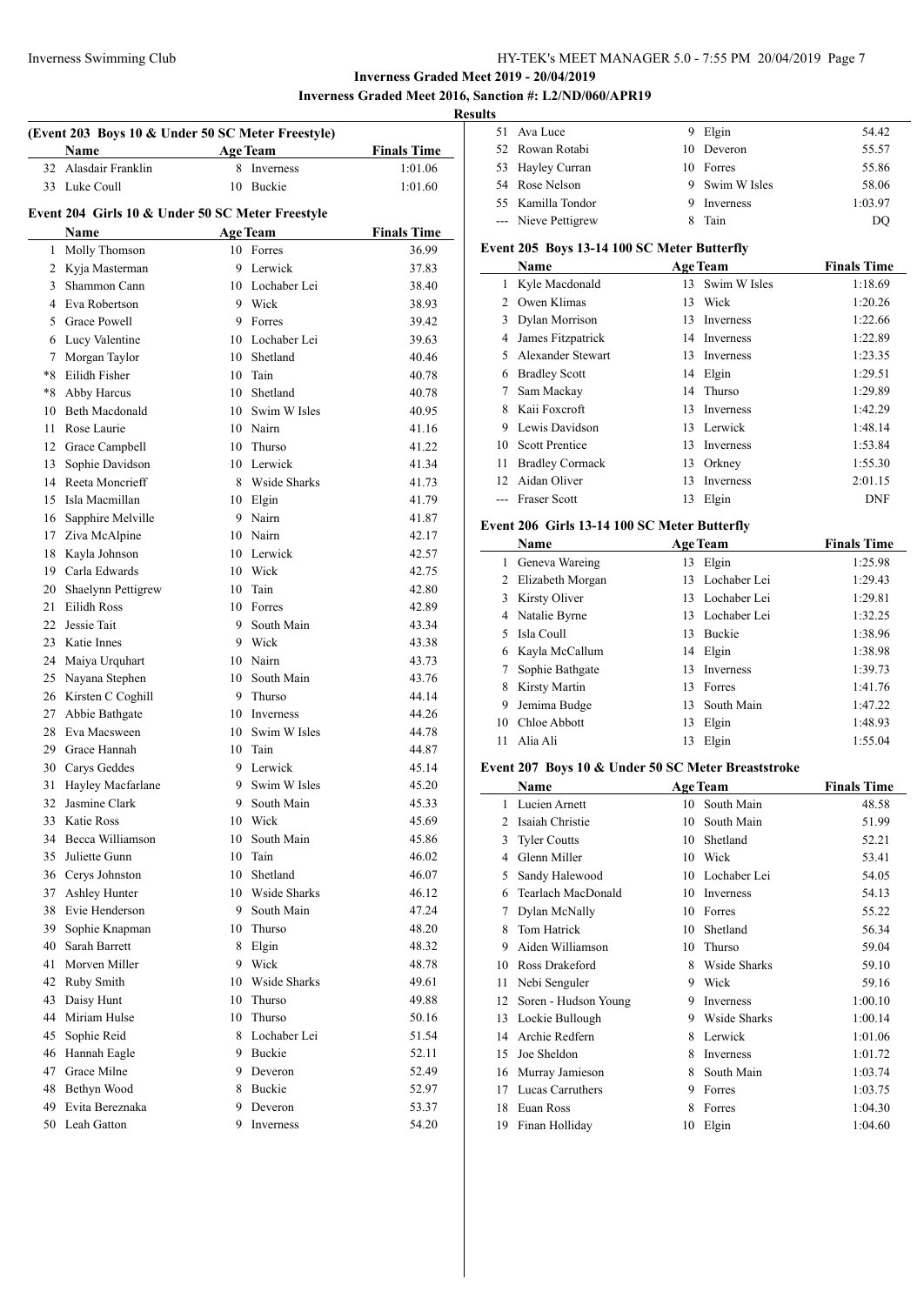**Inverness Graded Meet 2019 - 20/04/2019**

**Inverness Graded Meet 2016, Sanction #: L2/ND/060/APR19**

 $\frac{1}{2}$ 

### **Results**

| (Event 207 Boys 10 & Under 50 SC Meter Breaststroke) |                                                     |          |                           |                    |  |
|------------------------------------------------------|-----------------------------------------------------|----------|---------------------------|--------------------|--|
|                                                      | Name                                                |          | <b>Age Team</b>           | <b>Finals Time</b> |  |
| 20                                                   | <b>Edward Mills</b>                                 | 9        | Thurso                    | 1:04.94            |  |
| 21                                                   | Alexander Mackay                                    | 9        | Wick                      | 1:05.29            |  |
|                                                      | 22 Tadhg Robinson                                   |          | 10 Wside Sharks           | 1:05.57            |  |
| 23                                                   | Lewis Porteous                                      | 10       | Thurso                    | 1:06.75            |  |
|                                                      | 24 Luke Coull                                       |          | 10 Buckie                 | 1:09.40            |  |
|                                                      | 25 Harry Malcolmson                                 |          | 10 South Main             | 1:10.01            |  |
|                                                      | 26 Matthew Macleod                                  |          | 8 Swim W Isles            | 1:16.21            |  |
|                                                      | --- Frankie Adamson                                 |          | 10 South Main             | DQ                 |  |
|                                                      | --- Louis Shannon                                   |          | 9 Inverness               | DQ                 |  |
| ---                                                  | Harris McDonald                                     |          | 10 Elgin                  | DQ                 |  |
| ---                                                  | Alasdair Franklin                                   |          | 8 Inverness               | DQ                 |  |
| $-$ --                                               | Ewen Davis                                          |          | 10 Swim W Isles           | DQ                 |  |
| ---                                                  | Calum Stewart                                       | 10       | Lochaber Lei              | DQ                 |  |
|                                                      |                                                     |          |                           |                    |  |
|                                                      | Event 208 Girls 10 & Under 50 SC Meter Breaststroke |          |                           |                    |  |
|                                                      | Name                                                |          | <b>Age Team</b>           | <b>Finals Time</b> |  |
| 1                                                    | Molly Thomson                                       | 10       | Forres                    | 50.23              |  |
| 2                                                    | Kyja Masterman                                      | 9        | Lerwick                   | 51.48              |  |
|                                                      | 3 Rose Laurie                                       |          | 10 Nairn                  | 51.98              |  |
| 4                                                    | Eilidh Ross                                         |          | 10 Forres                 | 52.71              |  |
| 5                                                    | Rowan Rotabi                                        |          | 10 Deveron                | 53.27              |  |
| 6                                                    | Kirsten C Coghill                                   | 9        | Thurso                    | 53.88              |  |
| 7                                                    | Eva Robertson                                       |          | 9 Wick                    | 54.07              |  |
| 8                                                    | Carla Edwards                                       |          | 10 Wick                   | 54.46              |  |
| 9                                                    | Sapphire Melville                                   |          | 9 Nairn                   | 54.68              |  |
| 10                                                   | <b>Grace Powell</b>                                 |          | 9 Forres                  | 54.90              |  |
| 11                                                   | Evie Henderson                                      |          | 9 South Main              | 55.00              |  |
| 12                                                   | Ava Luce                                            |          | 9 Elgin                   | 55.19              |  |
| 13                                                   | Shammon Cann                                        |          | 10 Lochaber Lei           | 55.45              |  |
| 14                                                   | Sophie Davidson                                     |          | 10 Lerwick                | 55.70              |  |
| 15                                                   | Nayana Stephen                                      |          | 10 South Main             | 56.22              |  |
| 16                                                   | Emily MacDougall                                    | 9        | Thurso                    | 56.31              |  |
| 17                                                   | Hayley Macfarlane                                   |          | 9 Swim W Isles            | 56.43              |  |
| 18                                                   | Nia Reid                                            |          | 10 Lochaber Lei           | 56.93              |  |
| 19                                                   | <b>Katie Ross</b>                                   |          | 10 Wick                   | 57.21              |  |
| 20                                                   | Eilidh Fisher                                       | 10       | Tain                      | 57.87              |  |
| 21                                                   | Jessie Tait                                         | 9        | South Main                | 58.58              |  |
|                                                      |                                                     |          |                           |                    |  |
| 22                                                   | Abbie Bathgate<br>Ashley Hunter                     | 10       | Inverness<br>Wside Sharks | 58.63              |  |
| 23<br>24                                             |                                                     | 10<br>10 | Shetland                  | 58.67<br>59.16     |  |
|                                                      | Morgan Taylor                                       |          |                           |                    |  |
| 25                                                   | Cerys Johnston                                      |          | 10 Shetland               | 59.17              |  |
| 26                                                   | Grace Campbell                                      | 10       | Thurso                    | 59.59              |  |
| 27                                                   | Becca Williamson                                    |          | 10 South Main             | 1:00.07            |  |
| 28                                                   | Maiya Urquhart                                      |          | 10 Nairn                  | 1:00.12            |  |
| 29                                                   | Reeta Moncrieff                                     |          | 8 Wside Sharks            | 1:01.22            |  |
| 30                                                   | Kayla Johnson                                       |          | 10 Lerwick                | 1:02.09            |  |
| 31                                                   | Kamilla Tondor                                      |          | 9 Inverness               | 1:02.54            |  |
| 32                                                   | Carys Geddes                                        | 9.       | Lerwick                   | 1:02.86            |  |
| 33                                                   | Sophie Knapman                                      | 10       | Thurso                    | 1:03.26            |  |
| 34                                                   | Morven Miller                                       |          | 9 Wick                    | 1:05.52            |  |
| 35                                                   | Ruby Smith                                          |          | 10 Wside Sharks           | 1:06.06            |  |
| 36                                                   | Bethyn Wood                                         |          | 8 Buckie                  | 1:07.24            |  |
| 37                                                   | Katie Innes                                         |          | 9 Wick                    | 1:07.82            |  |
| 38                                                   | Rose Nelson                                         | 9        | Swim W Isles              | 1:08.27            |  |
| 39                                                   | Grace Milne                                         | 9        | Deveron                   | 1:09.25            |  |
|                                                      |                                                     |          |                           |                    |  |

| LS |                    |    |               |         |
|----|--------------------|----|---------------|---------|
| 40 | Hannah Eagle       | 9  | <b>Buckie</b> | 1:09.37 |
| 41 | Hayley Curran      | 10 | Forres        | 1:10.21 |
| 42 | Jasmine Clark      | 9  | South Main    | 1:10.64 |
| 43 | Miriam Hulse       | 10 | Thurso        | 1:11.66 |
| 44 | Nieve Pettigrew    | 8  | Tain          | 1:11.87 |
| 45 | Shaelynn Pettigrew | 10 | Tain          | 1:12.45 |
| 46 | Grace Hannah       | 10 | Tain          | 1:13.78 |
| 47 | Daisy Hunt         | 10 | Thurso        | 1:15.75 |
| 48 | Eilidh Morgan      | 10 | Tain          | 1:16.65 |
| 49 | Leah Gatton        | 9  | Inverness     | 1:18.24 |
|    | Ellie Hutton       | 10 | Tain          | DQ      |
|    | Eva Macsween       | 10 | Swim W Isles  | DQ      |
|    | Isla Macmillan     | 10 | Elgin         | DQ      |
|    | Evita Bereznaka    | 9  | Deveron       | DQ      |
|    | Sarah Barrett      | 8  | Elgin         | DQ      |
|    | Beth Macdonald     | 10 | Swim W Isles  | DQ      |
|    | Lena Forbes        | 10 | Wick          | DQ      |

## **Event 209 Boys 11-12 100 SC Meter Butterfly**

|               | Name             |    | <b>Age Team</b> | <b>Finals Time</b> |
|---------------|------------------|----|-----------------|--------------------|
| 1             | Sean Cann        |    | 11 Lochaber Lei | 1:30.11            |
| $\mathcal{L}$ | Maikum Tulloch   | 11 | South Main      | 1:35.35            |
| 3             | Liam Macfarlane  | 11 | Swim W Isles    | 1:37.00            |
| 4             | Mark Morrison    | 12 | Swim W Isles    | 1:39.98            |
| 5             | Magnus Scott     | 12 | Wside Sharks    | 1:44.94            |
| 6             | Sam F Youngson   | 12 | Shetland        | 1:45.52            |
| 7             | Matthew Knapman  | 12 | Thurso          | 1:47.01            |
| 8             | Jamie Martin     | 12 | Inverness       | 1:49.47            |
| 9             | Shaughn Dunlop   | 11 | Lochaber Lei    | 1:49.48            |
| 10            | Hamish MacCallum | 12 | Wick            | 1:51.95            |
| 11            | Callum Morrison  | 11 | South Main      | 1:52.18            |
| 12            | Levi Hutton      | 11 | Wick            | 1:52.44            |
| 13            | Declan Birrell   | 12 | South Main      | 1:53.67            |
| 14            | Douglas Jamieson | 11 | South Main      | 1:56.30            |
|               | Carter Mackay    | 12 | Wick            | DO                 |
|               | Hakki Drakeford  | 12 | Wside Sharks    | DO                 |

## **Event 210 Girls 11-12 100 SC Meter Butterfly**

|    | <b>Name</b>        |    | <b>Age Team</b> | <b>Finals Time</b> |
|----|--------------------|----|-----------------|--------------------|
| 1  | Keira Macdonald    |    | 12 Swim W Isles | 1:35.73            |
| 2  | Charleigh Adams    | 11 | Lochaber Lei    | 1:36.09            |
| 3  | Olivia Mackinnon   | 12 | Tain            | 1:37.34            |
| 4  | Niamh Carey        | 12 | Inverness       | 1:39.82            |
| 5  | Helen Jones        | 11 | Lochaber Lei    | 1:39.97            |
| 6  | Morgan Hughes      | 11 | Elgin           | 1:40.49            |
| 7  | Lara Shannon       | 12 | Inverness       | 1:43.10            |
| 8  | Lauren Abbott      | 11 | Elgin           | 1:43.15            |
| 9  | Madi Barber        | 12 | Inverness       | 1:44.10            |
| 10 | Cari MacDougall    | 12 | Inverness       | 1:45.09            |
| 11 | Abbie Taylor       | 11 | Wside Sharks    | 1:46.14            |
| 12 | Isla MacKinnon     | 11 | Inverness       | 1:48.13            |
| 13 | Sarra McDougall    | 11 | Shetland        | 1:49.83            |
| 14 | Sarah Henstridge   | 12 | Wick            | 1:49.88            |
| 15 | Sophie Milne       | 12 | Deveron         | 1:51.46            |
| 16 | Rachel Sharp       | 11 | Inverness       | 1:51.84            |
| 17 | Maisie Statham     | 11 | Wick            | 1:52.02            |
|    | 18 Lauryn MacKenna | 11 | Lochaber Lei    | 1:53.25            |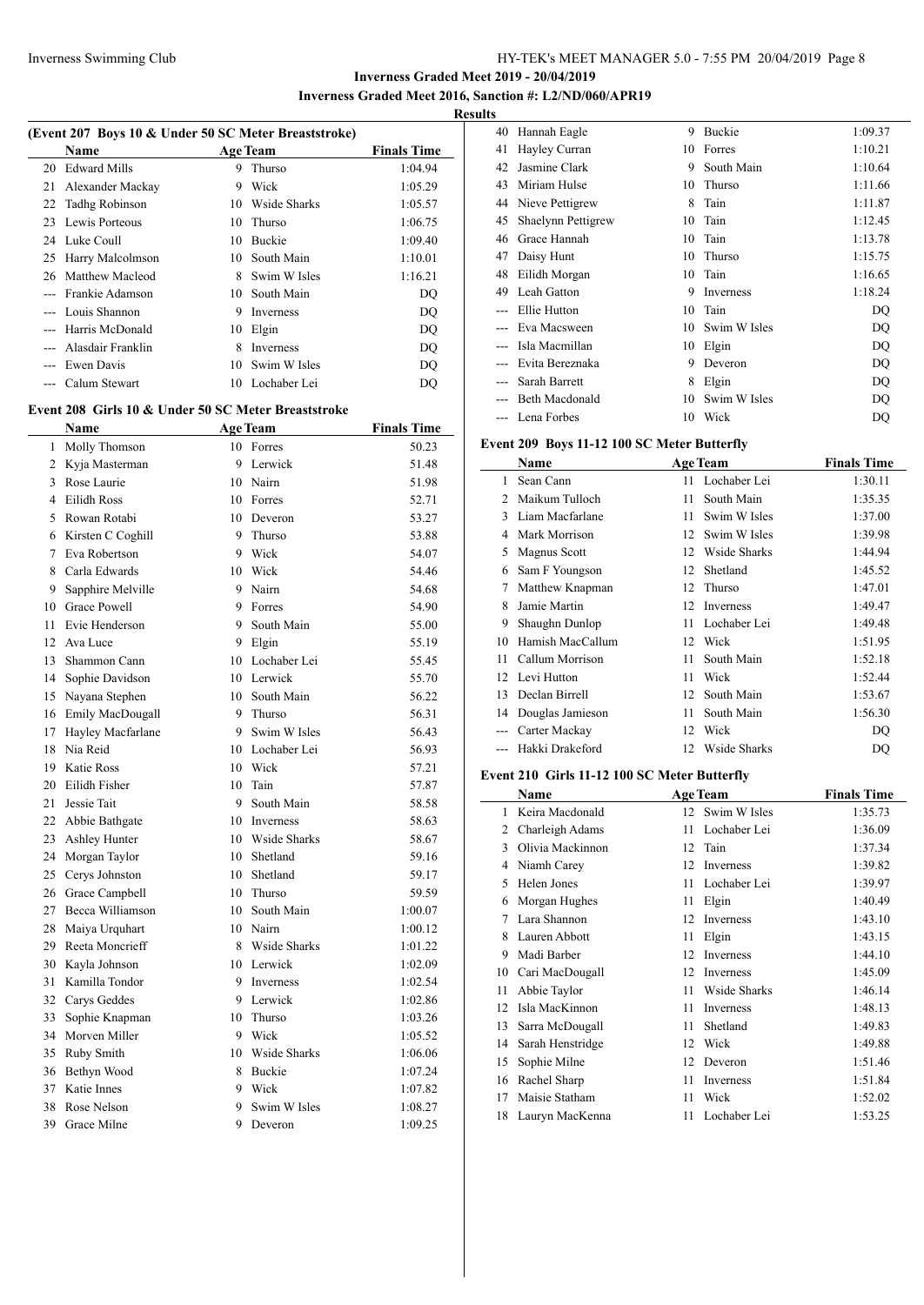### **Inverness Graded Meet 2019 - 20/04/2019 Inverness Graded Meet 2016, Sanction #: L2/ND/060/APR19**

#### **Results**

| (Event 210 Girls 11-12 100 SC Meter Butterfly) |                      |                 |                 |                    |  |
|------------------------------------------------|----------------------|-----------------|-----------------|--------------------|--|
|                                                | Name                 |                 | <b>Age Team</b> | <b>Finals Time</b> |  |
| 19                                             | Emily Hampson        | 11              | Lochaber Lei    | 1:53.53            |  |
| 20                                             | Laura Jamieson       | 12 <sup>1</sup> | Wside Sharks    | 1:56.18            |  |
| 21                                             | Prasheeta Sarayanan  | 12              | Shetland        | 1:56.80            |  |
|                                                | 22 Caoilinn Robinson | 11              | Wside Sharks    | 1:56.98            |  |
| 23                                             | Hannah Gunn          | 11              | Wick            | 2:00.30            |  |
|                                                | 24 Hannah J Allan    | 11              | Orkney          | 2:03.32            |  |
| 25.                                            | Jenna Moar           | 11              | Shetland        | 2:14.67            |  |
|                                                | 26 Leah Robertson    | 11              | Orkney          | 2:24.20            |  |
|                                                | Chloe Wood           | 12              | Deveron         | DO                 |  |
|                                                | Abbie Houston        | 12              | Inverness       | DO                 |  |
|                                                | Rhiannon Firth       | 11              | Orkney          | DO                 |  |

--- Cuba Nicholson 11 Tain DQ

#### **Event 211 Boys 13-14 100 SC Meter Freestyle**

|                | Name                   |    | <b>Age Team</b> | <b>Finals Time</b> |
|----------------|------------------------|----|-----------------|--------------------|
|                | Kyle Macdonald         | 13 | Swim W Isles    | 1:05.54            |
| $\mathfrak{D}$ | Owen Klimas            | 13 | Wick            | 1:07.89            |
| 3              | James Fitzpatrick      | 14 | Inverness       | 1:10.31            |
| 4              | <b>Bailey Urquhart</b> | 13 | Nairn           | 1:10.40            |
| 5              | Sam Mackay             |    | 14 Thurso       | 1:10.89            |
| 6              | Alexander Stewart      | 13 | Inverness       | 1:11.10            |
| 7              | Marcus Ritchie         | 13 | Tain            | 1:12.41            |
| 8              | <b>Fraser Scott</b>    | 13 | Elgin           | 1:13.90            |
| 9              | <b>Bradley Scott</b>   | 14 | Elgin           | 1:14.64            |
| 10             | Dylan Morrison         | 13 | Inverness       | 1:15.68            |
| 11             | Kaii Foxcroft          | 13 | Inverness       | 1:20.14            |
| 12             | Liam Macrae            | 13 | Tain            | 1:20.20            |
| 13             | <b>Scott Prentice</b>  | 13 | Inverness       | 1:20.40            |
| 14             | <b>Bradley Cormack</b> | 13 | Orkney          | 1:26.16            |
| 15             | Aidan Oliver           | 13 | Inverness       | 1:37.54            |
|                | Flinn Hambleton        | 13 | Elgin           | DQ                 |

## **Event 212 Girls 13-14 100 SC Meter Freestyle**

|    | Name                     |    | <b>Age Team</b> | <b>Finals Time</b> |
|----|--------------------------|----|-----------------|--------------------|
| 1  | Kirsty Oliver            | 13 | Lochaber Lei    | 1:10.18            |
| 2  | Natalie Byrne            | 13 | Lochaber Lei    | 1:11.20            |
| 3  | Megan Sheldon            | 14 | Inverness       | 1:11.22            |
| 4  | Anna Poppy               | 14 | Elgin           | 1:11.66            |
| 5  | Rhianna MacCallum        | 14 | Lochaber Lei    | 1:12.44            |
| 6  | Sophie Bathgate          | 13 | Inverness       | 1:13.15            |
| 7  | Elizabeth Morgan         | 13 | Lochaber Lei    | 1:13.94            |
| 8  | Isla Coull               | 13 | Buckie          | 1:14.21            |
| 9  | <b>Emily Grist</b>       | 13 | Inverness       | 1:15.48            |
| 10 | Kirsty Martin            | 13 | Forres          | 1:16.18            |
| 11 | Geneva Wareing           | 13 | Elgin           | 1:20.34            |
| 12 | Kayla McCallum           | 14 | Elgin           | 1:20.69            |
| 13 | Chloe Abbott             | 13 | Elgin           | 1:23.11            |
| 14 | Mia Munro                | 14 | Tain            | 1:23.47            |
| 15 | Erin McNeill             | 13 | Wick            | 1:28.33            |
| 16 | Jemima Budge             | 13 | South Main      | 1:28.71            |
| 17 | Alia Ali                 | 13 | Elgin           | 1:29.26            |
| 18 | <b>Heather Greenhowe</b> | 13 | Inverness       | 1:39.56            |
| 19 | Harriet MacLennan        | 13 | Inverness       | 1:42.32            |

### **Event 213 Boys 10 & Under 200 SC Meter Freestyle Relay Team Relay Finals Time** 1 Wick A 2:49.15 1) Glenn Miller 10 2) Harry McNeill 9 3) Nebi Senguler 9 4) Joe Gill 10 2 South Main A 2:51.43 1) Isaiah Christie 10 2) Harry Malcolmson 10 3) Murray Jamieson 8 4) Lucien Arnett 10 3 Wside Sharks A 2:57.69 1) Tadhg Robinson 10 2) Ross Drakeford 8 3) Drewie Drakeford 10 4) Lockie Bullough 9 4 Inverness A 3:01.09 1) Louis Shannon 9 2) Joe Sheldon 8

## **Event 214 Girls 10 & Under 200 SC Meter Freestyle Relay**

3) Tearlach MacDonald 10 4) Soren - Hudson Young 9

|                | $\mu$ and $\mu$ and $\alpha$ chuck to be meter integrated in |                          |                    |  |  |  |
|----------------|--------------------------------------------------------------|--------------------------|--------------------|--|--|--|
|                | Team                                                         | Relay                    | <b>Finals Time</b> |  |  |  |
| 1              | Nairn                                                        | A                        | 2:51.75            |  |  |  |
|                | 1) Rose Laurie 10                                            | 2) Ziva McAlpine 10      |                    |  |  |  |
|                | 3) Maiya Urquhart 10                                         | 4) Sapphire Melville 9   |                    |  |  |  |
| $\mathfrak{D}$ | Lerwick                                                      | A                        | 2:53.89            |  |  |  |
|                | 1) Kayla Johnson 10                                          | 2) Carys Geddes 9        |                    |  |  |  |
|                | 3) Sophie Davidson 10                                        | 4) Kyja Masterman 9      |                    |  |  |  |
| 3              | Thurso                                                       | A                        | 2:59.41            |  |  |  |
|                | 1) Grace Campbell 10                                         | 2) Sophie Knapman 10     |                    |  |  |  |
|                | 3) Daisy Hunt 10                                             | 4) Kirsten C Coghill 9   |                    |  |  |  |
| 4              | Wick                                                         | A                        | 3:00.48            |  |  |  |
|                | 1) Carla Edwards 10                                          | 2) Katie Ross 10         |                    |  |  |  |
|                | 3) Katie Innes 9                                             | 4) Eva Robertson 9       |                    |  |  |  |
| 5              | Tain                                                         | A                        | 3:02.24            |  |  |  |
|                | 1) Eilidh Fisher 10                                          | 2) Grace Hannah 10       |                    |  |  |  |
|                | 3) Ellie Hutton 10                                           | 4) Shaelynn Pettigrew 10 |                    |  |  |  |
| 6              | South Main                                                   | A                        | 3:03.28            |  |  |  |
|                | 1) Nayana Stephen 10                                         | 2) Jasmine Clark 9       |                    |  |  |  |
|                | 3) Evie Henderson 9                                          | 4) Jessie Tait 9         |                    |  |  |  |
| 7              | Lochaber Lei                                                 | A                        | 3:10.47            |  |  |  |
|                | 1) Lucy Valentine 10                                         | 2) Nia Reid 10           |                    |  |  |  |
|                | 3) Sophie Reid 8                                             | 4) Shammon Cann 10       |                    |  |  |  |
|                | Tain                                                         | B                        | X3:33.03           |  |  |  |
|                | 1) Juliette Gunn 10                                          | 2) Nieve Pettigrew 8     |                    |  |  |  |
|                | 3) Eilidh Morgan 10                                          | 4) Cora Macangus 9       |                    |  |  |  |

#### **Event 215 Boys 11-12 200 SC Meter Freestyle Relay**

|             | Team                  | Relay                  | <b>Finals Time</b> |
|-------------|-----------------------|------------------------|--------------------|
|             | Lochaber Lei          | А                      | 2:30.45            |
|             | 1) Shaughn Dunlop 11  | 2) Sandy Halewood 10   |                    |
|             | 3) Calum Stewart 10   | 4) Sean Cann 11        |                    |
| $2^{\circ}$ | Wick                  | A                      | 2:36.17            |
|             | 1) Calum Bissett 11   | 2) Owen Edwards 11     |                    |
|             | 3) Ryan McNeill 11    | 4) Carter Mackay 12    |                    |
| 3           | South Main            | A                      | 2:37.30            |
|             | 1) Declan Birrell 12  | 2) Douglas Jamieson 11 |                    |
|             | 3) Maikum Tulloch 11  | 4) Callum Morrison 11  |                    |
| 4           | Inverness             | A                      | 2:38.78            |
|             | 1) Miguel Almadin 12  | 2) Ben Strang 11       |                    |
|             | 3) Wojciech Fraser 12 | 4) Jamie Martin 12     |                    |